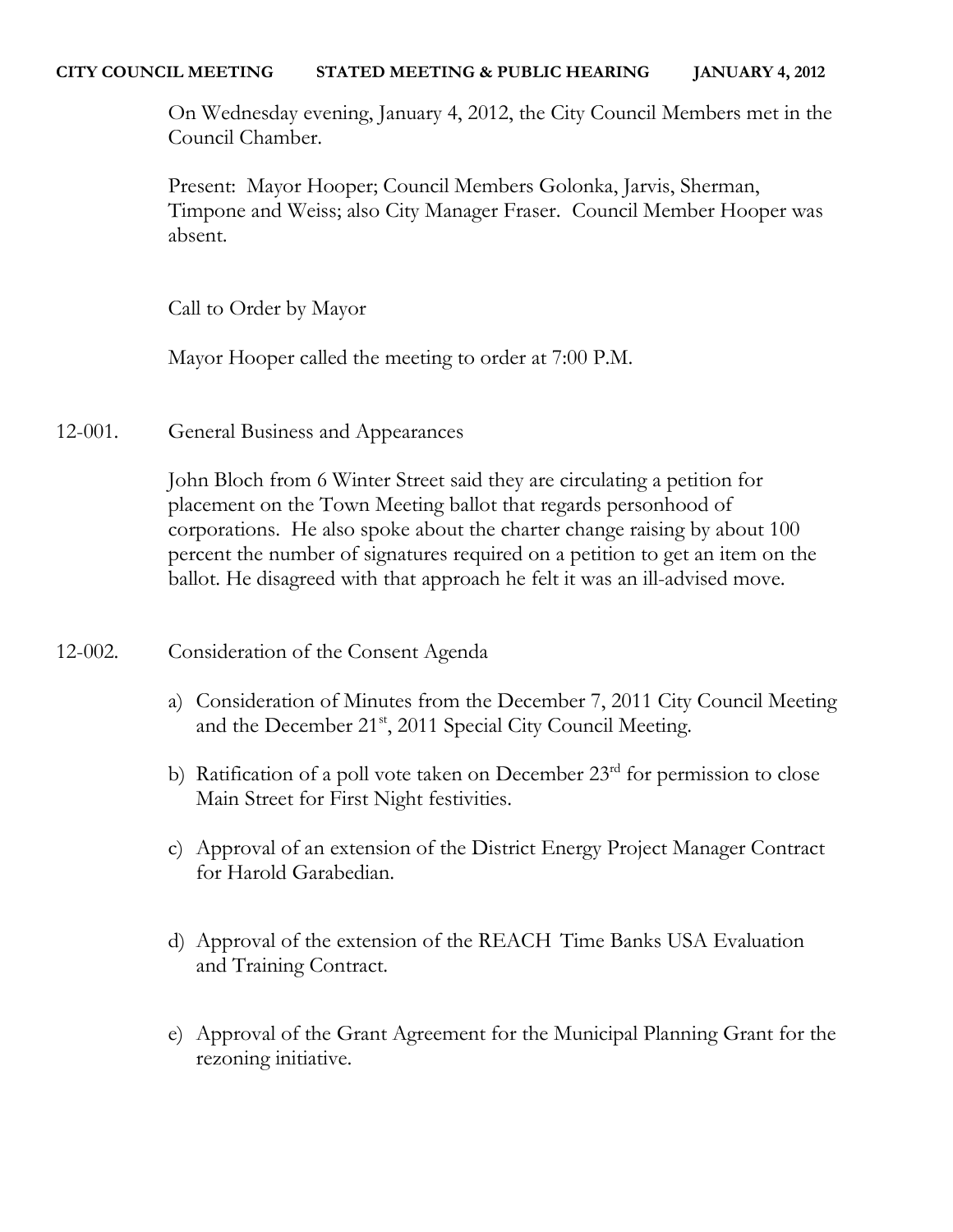- f) Consideration of becoming the Liquor Control Commission for the purpose of acting on the following:
	- 1) Application for a Catering Permit from The Skinny Pancake, Inc. for one of their "Green Drinks" events scheduled to be held on Tuesday, January  $10^{th}$ , 2012, from 6:00 to 8:00 P.M. at City Center, 89 Main Street.
- g) Payroll and Bills

General Fund Warrant dated December 28, 2011, in the amount of \$113,367.77 and \$105,115.82. Payroll Warrant dated January 5, 2012 in the amount of \$124,110.05 and \$27,247.22.

Motion was made by Council Member Sherman, seconded by Council Member Jarvis to approve the consent agenda.

Council Member Weiss asked to remove item c, the energy project; item d) REACH Time banks and item e) relating to the Municipal Planning Grant from the consent agenda.

Mayor Hooper called for a vote on the remainder of the consent agenda. The vote was 5-0, motion carried unanimously.

12-002(a) Approval of the Grant Agreement for the Municipal Planning Grant for the rezoning initiative.

> Council Member Weiss said he doesn't understand how the Municipal Planning Grant got on the Consent Agenda to begin with. He was reminded on the  $26<sup>th</sup>$ day of October the Council made a motion 4 to 2 in favor that they would approve the submission of the application with the understanding that the Council will have the right to reject the funding if awarded and the Council would meet with the Planning Commission. He thinks the Council has the right to make a determination right now whether or not the conditions have been met. Should we approve the funding in the amount of \$15,000 but the city will have to put in \$3,500 in order to support the project. He was not in favor of going ahead with this.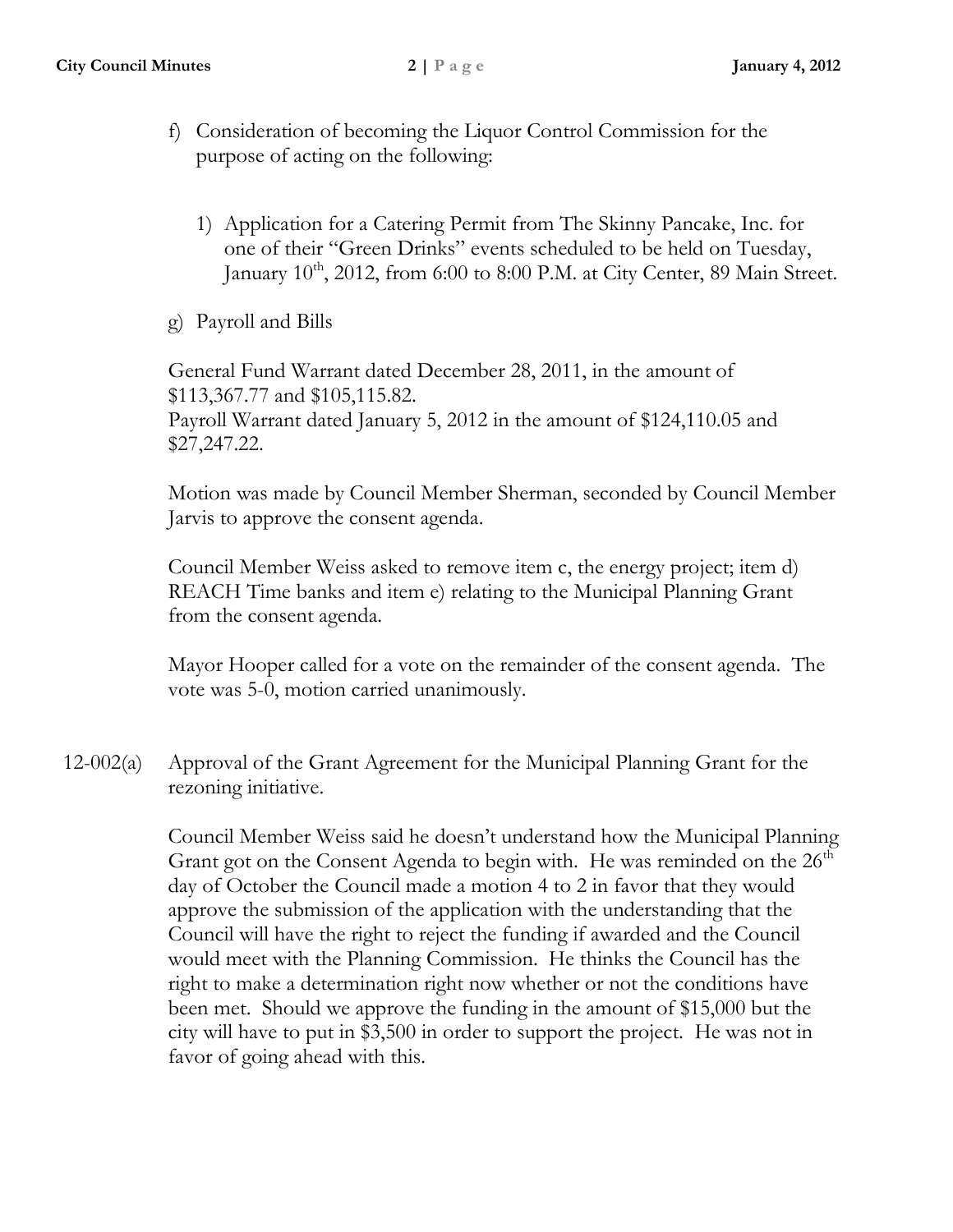Mayor Hooper said she recalls they wanted to have a meeting with the Planning Commission. We intend to reorganize our zoning and if we can take advantage of a municipal planning grant to accomplish that it would be unfortunate to not accept money. They have an obligation to talk with the Planning Commission.

Council Member Sherman said she felt they should go ahead and approve the grant because we know what it is being used for.

Motion was made by Council Members Sherman, seconded by Council Member Timpone to approve the grant agreement relating to the Municipal Planning Grant. The vote was 4-1, with Council Member Weiss voting against the motion.

12-002(b) Approval of the extension of the REACH Time Banks USA Evaluation and Training Contract.

> Council Member Weiss said this is the second or third time they have approved such an arrangement and he wonders whether or not there has been a formal evaluation made in terms of time banks and the contract they sign with the city to indicate they are performing according to legal expectations.

> Planning Director Hallsmith replied there has not been a formal evaluation done but they work very closely with them. They are the city's evaluators. It is their responsibility to provide us with a lot of reports and data on the way the care bank is performing. It is their responsibility also to help us replicate it because it is a federal grant with the idea it could be replicated. It certainly has met her expectations of the program. It is required by the federal government to have an ongoing evaluation function.

> Council Member Jarvis moved the extension of the REACH Time bank USA Contract. Council Member Sherman seconded the motion. The vote was 5-0, motion carried unanimously.

12-002(c) Approval of an extension of the District Energy Project Manager Contract for Harold Garabedian.

> Council Member Weiss said this is a contract between the city and Harold Garabedian. He has done a marvelous job in the role he has and needs extra time working with the Energy Advisory Committee. According to the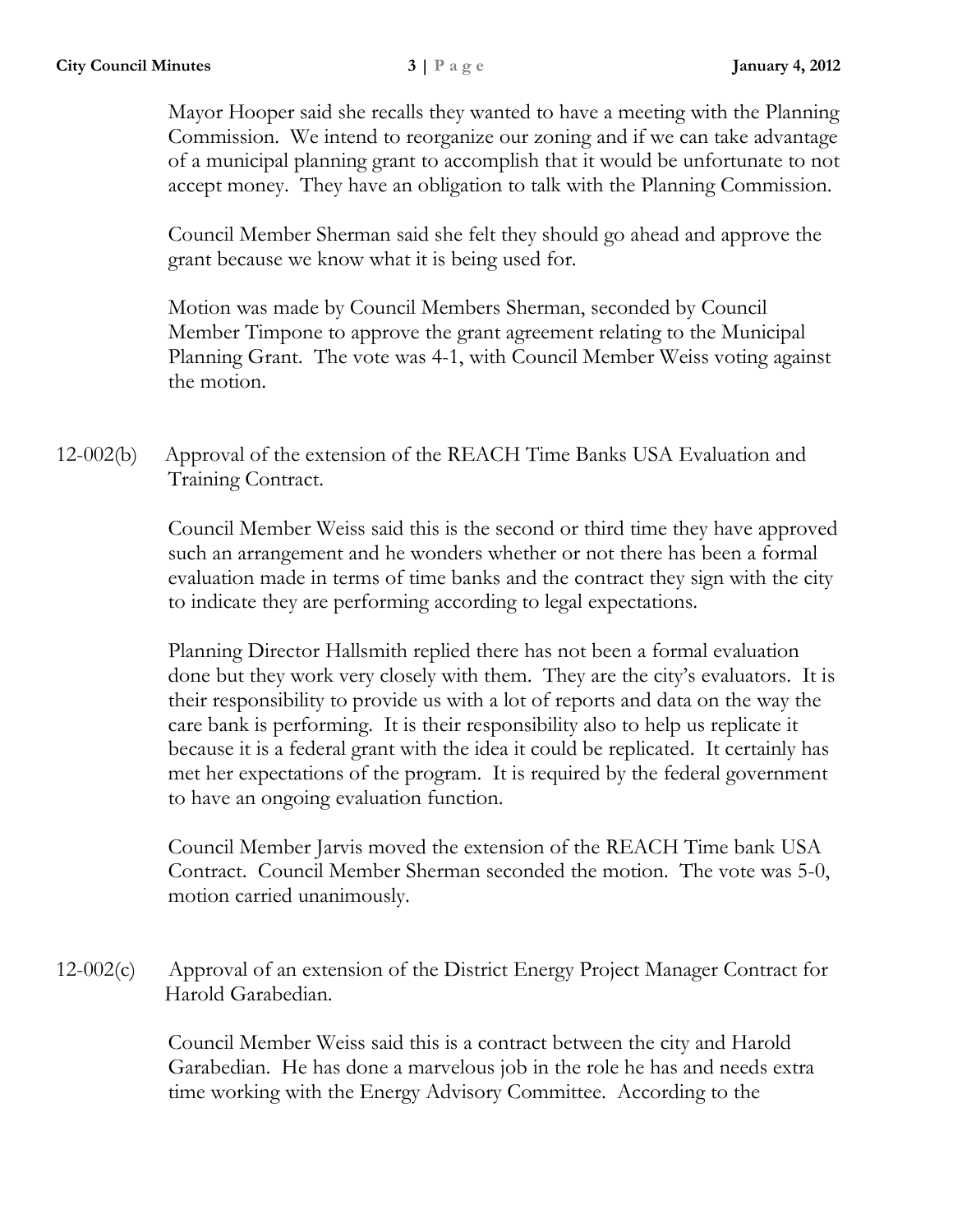professional fees he can make \$8680 per day. The contract is very clear when you get into the exhibits that if the contract is worth more than \$100,000 there are limitations. If this gentleman were working 200 days at that rate he could be earning \$136,000. Is there a cap on what he can earn or can he earn more than \$100,000 which would set another whole set of condition on the agreement.

Discussion followed on the amount of time expected to be covered with this extension and that the payment was coming from grant money for the project.

Motion was made by Council Member Weiss, seconded by Council Member Sherman to approve the extension of the District Energy Project Manager contract. The vote was 5-0, motion carried unanimously.

12-003. Setting of "approximate times" for the following items.

Council Members set the time to be spent on each agenda item.

12-004. Appointment(s) to Montpelier's Conservation Commission.

- a) After 10 years of service, Kris Hammer is stepping down; his term is set to expire in February, 2014. Karen Freeman's term expires on January 22<sup>nd</sup>, 2012.
- b) Staff advertised and as of the deadline, December  $29<sup>th</sup>$ , the only response has been from Karen Freeman who wishes to be reappointed.
- c) Recommendation: Reappoint Karen Freeman to another 3-year term; consider any other applications that might be submitted in the meantime for Kris Hammer's vacant seat.

Motion was made by Council Member Jarvis, seconded by Council Member Weiss to reappoint Karen Freeman for a three year term and re-advertise for the other vacant seat. The vote was 5-0, motion carried unanimously.

12-005. Opportunity for Paul Carnahan to update the Council on the Blanchard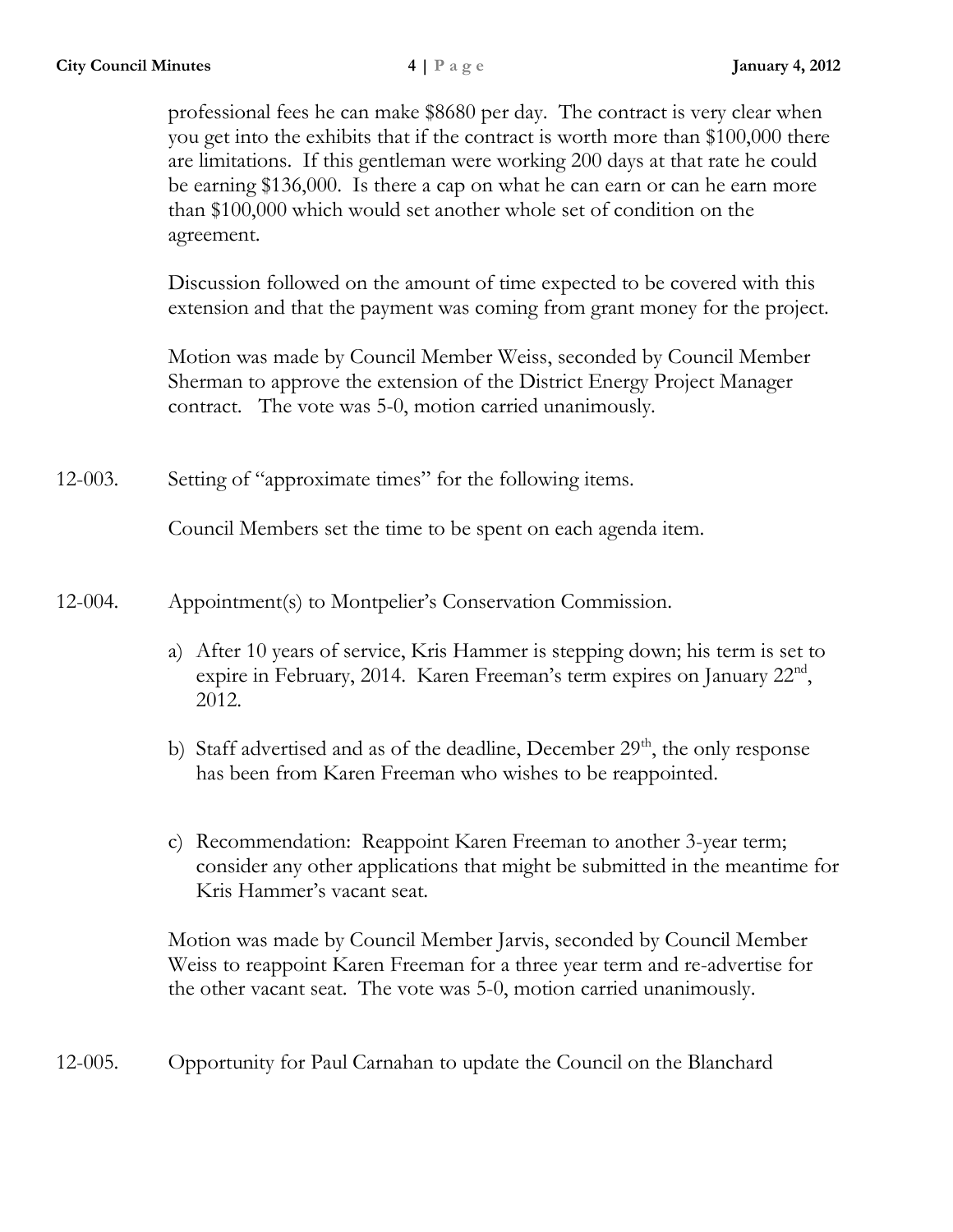Block Project; Council will also be asked to consider a request for the use of two parking spaces for this project throughout the summer.

Paul Carnahan, Chair Person of the Montpelier Alive Design Committee said they had a design charet in 2010 to talk about how to improve the appearance of the back of the Blanchard Block. They repaired the sidewalk in which Tim Heney and the city worked on cooperatively. The motivation for that was to have access to the back of Capitol Stationers in the Blanchard Block. The idea that came out was having some sort of pocket park seating area behind the Blanchard Block as another place where people in the downtown can go and congregate. As the sidewalks improved behind the Blanchard Block the idea evolved into what he is presenting tonight which is a temporary seasonal pocket park which would be located over two parking places directly behind Bear Pond Books at the outlet of the alleyway between the Blanchard Block and Tim Heney's building. This would be a platform put out in the spring and picked up in the fall. We would have the benefit of enjoying the space during the warm summer months. He is seeking input from Council Members and they are hoping to apply to the Downtown Transportation grant fund which has a deadline in the middle of January. It is a 50/50 match. They will be using money the city allocated in the capital fund for Montpelier Alive for their match. They will be taking up two parking spaces. This will also go through the city's zoning process.

Mr. Carnahan explained the plan showing benches on two sides along with a small railing. They would like to plant a shade tree in the space. The drawings show a piece of artwork and that is just a concept at this time. There will be planters in addition to the benches.

Council Member Sherman inquired how much the grant was for.

Mr. Carnahan replied it would be \$5,000; the project would be \$10,000. It is a 50/50 match.

Claire Benedict said the merchants are all behind this. They hate to give up parking spots but they think the appeal of this outweighs the loss of the two parking spots, especially since it is seasonal.

The consensus of the council was favorable.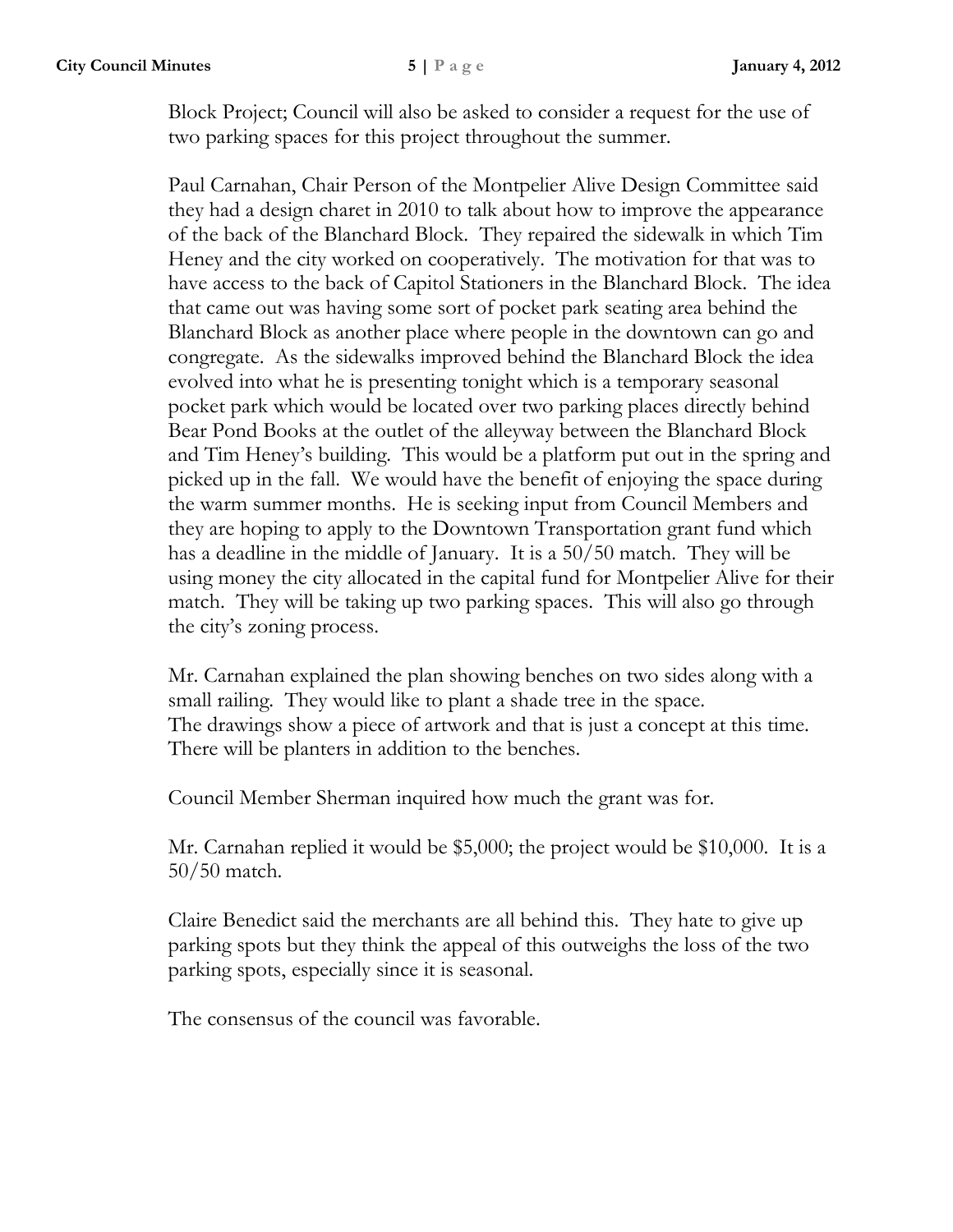**City Council Minutes 6 | P a g e January 4, 2012**

12-006. Review of the Recreation Department Budget and wrap-up/approval of the City Council's Proposed Budget for FY'13.

> James Surwillo, Brian Murphy Arne McMullen thanked the Council for the time to present their 2013 budget for the Montpelier Recreation Department. Included in the packet is the mission statement, program offerings, some budget information and winter program brochure. The mission of the Montpelier Recreation Department is to provide a variety of quality programs, community events and recreational services in a safe and affordable manner,

and to effectively develop and maintain recreational facilities for all residents of the Montpelier community. One of the things they need to do is provide programs for all ability levels so they work with preschools up to adults. They need to use their facilities to their maximum potential. Many sports are becoming year round. They play soccer in the spring and fall. They are seeing more use of their fields and facilities.

Some of the completed projects is the little league backstop which was long overdue to be replaced, the pavilion at the pool, which will benefit the day camp program as well. The roof on the gym was replaced and the lighting in the recreation building and pool were replaced with the help of Efficiency Vermont. They like to have values behind their programs to promote recreational activity for preschools through seniors. This last year their overall attendance was over 2,500 enrollments for their programs and their special events added another 2,000 plus participants. The ski and skate program had another 1,000 participating. Their attendance at the swimming pool is once again over 10,000; the rec center was over 1,700 and public skating was approximately 1,200 people participating at the Civic Center.

Another one of their goals is reasonable pricing and they always try to promote wellness and fitness through activities. A lot of time goes into the thought process when they are preparing their budget. They know over these last few years that the economy has not been very good to a lot of us and people are struggling. He goes through a four year history of past budgets and the Rec Board reviews the budget as well. Last week they presented a budget to the School Board and they made a motion for them to move forward with the budget he is sharing with the Council.

He shared a copy of the budget with Council Members.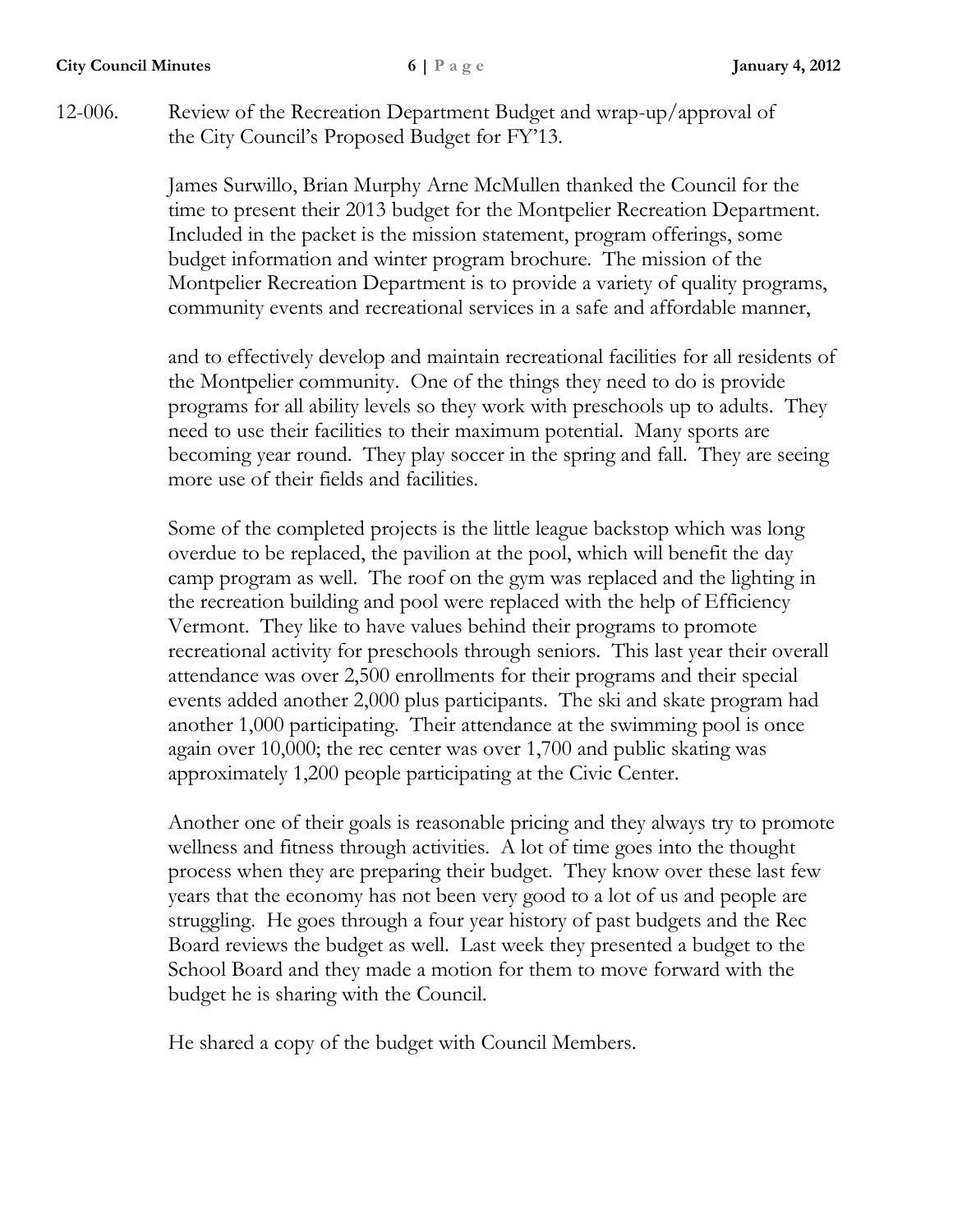Council Member Golonka said he has asked Bev for the Senior Center nonresident activities that they fully funding them and Montpelier taxpayers aren't subsidizing outside residents. What process does he go through to insure that is the case and how do they measure that? He doesn't see any revenue numbers in the budget.

Recreation Director McMullen said regarding the residents and nonresidents they do have a nonresident rate for most of their programs. The only ones they don't are for the soccer camps in the summer time and the Mountaineers don't do a nonresident rate. If a program isn't covered by the fees they don't run it.

Council Member Golonka said we need to delineate the amount of money that was school work versus recreation department work. He doesn't see any corresponding transfers from the school or from the recreation budget. It is imperative for a taxpayer to see that. Are there opportunities to look at the facility on Barre Street and how we are using it? He sees that as a wasted asset. It is falling apart and no money has been put into it. How does that building fit into the strategic plan?

Recreation Director McMullen replied they are doing things to update it. They put on a new roof and they still run programs in that building. The gym gets utilized quite a bit. They are working on making the building ADA accessible.

Council Member Jarvis asked how necessary it is to have that facility in the condition it is. She is interested in how many other gym facilities in the city are available for other programs.

Recreation Director McMullen said quite often during the day there are groups that use it. Noontime basketball takes place every day. They also use it for their youth basketball programs.

Council Member Jarvis said they have questions about the reserve fund balance. Can they justify having a reserve fund balance when none of the other departments in the city are allowed to have them?

Brian Murphy said they are old facilities. They have a very short season with the pool and short Mountaineer season. They need funds available to fix these items quickly.

Recreation Director McMullen said the schools have a fund balance as well.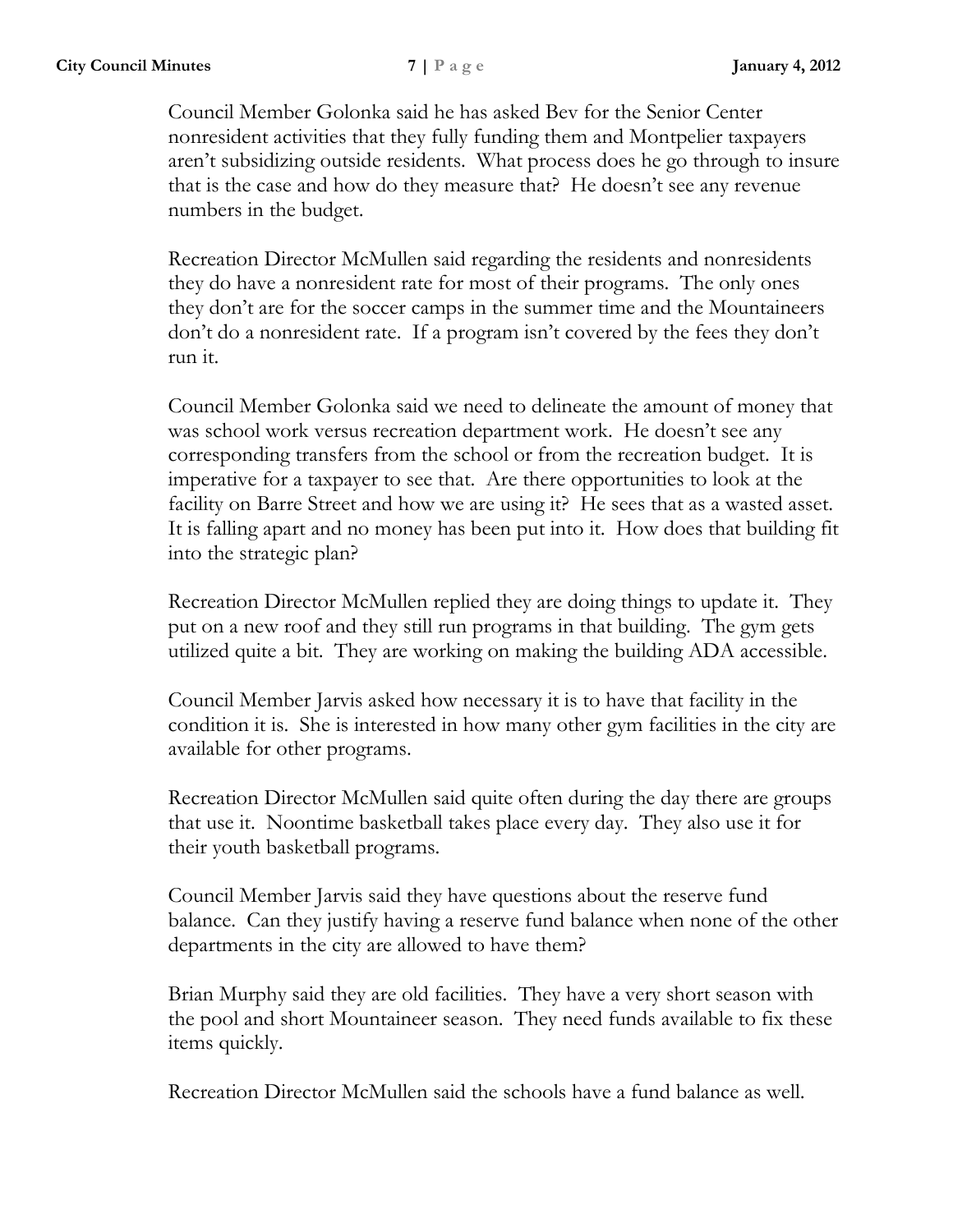Council Member Sherman inquired about the staffing at the Recreation Department.

Recreation Director McMullen replied besides himself there is a program coordinator; two administrative assistants and two maintenance people plus they share a half time maintenance person with the school system. There are 6.5 FTEs.

Mayor Hooper said the department received funding for supporting the subsidized child care during the summer camps. Where would that revenue be?

Recreation Director McMullen replied it would be under outdoor programs. It is around \$30,000 to \$34,000 last summer.

Council Member Weiss asked what budget the School Board asked the Recreation Department to go forward with.

Recreation Director McMullen replied with the 5 percent decrease which would be a \$30,000 reduction in the appropriation.

Council Member Golonka moved that based on the School Board's recommendation we put on the ballot the amount approved by the School Board for this fiscal year. Council Member Timpone seconded the motion. The vote was 5-0, motion carried unanimously.

Assistant City Manager Hill noted that Arne McMullen and his staff have been extremely helpful to the Senior Center and staff. They take care of our walkways.

## **City Budget Discussion:**

City Manager Fraser said after listening to concerns expressed by the public and the Council it might be helpful to take the different budgets and review the new information. He wanted to present a no tax increase budget with a few compromises but hit the Council's goals. He suggested they take three items that had originally been in the outside agencies, the Housing Trust Fund and circulator bus, and put them on the ballot. They used \$149,000 out of the fund balance last year knowing it would create a budget hole for this year. Since then they have adopted a fund balance policy which sets a goal but he suggests they take half of what they used last year and use it for this year. He talked to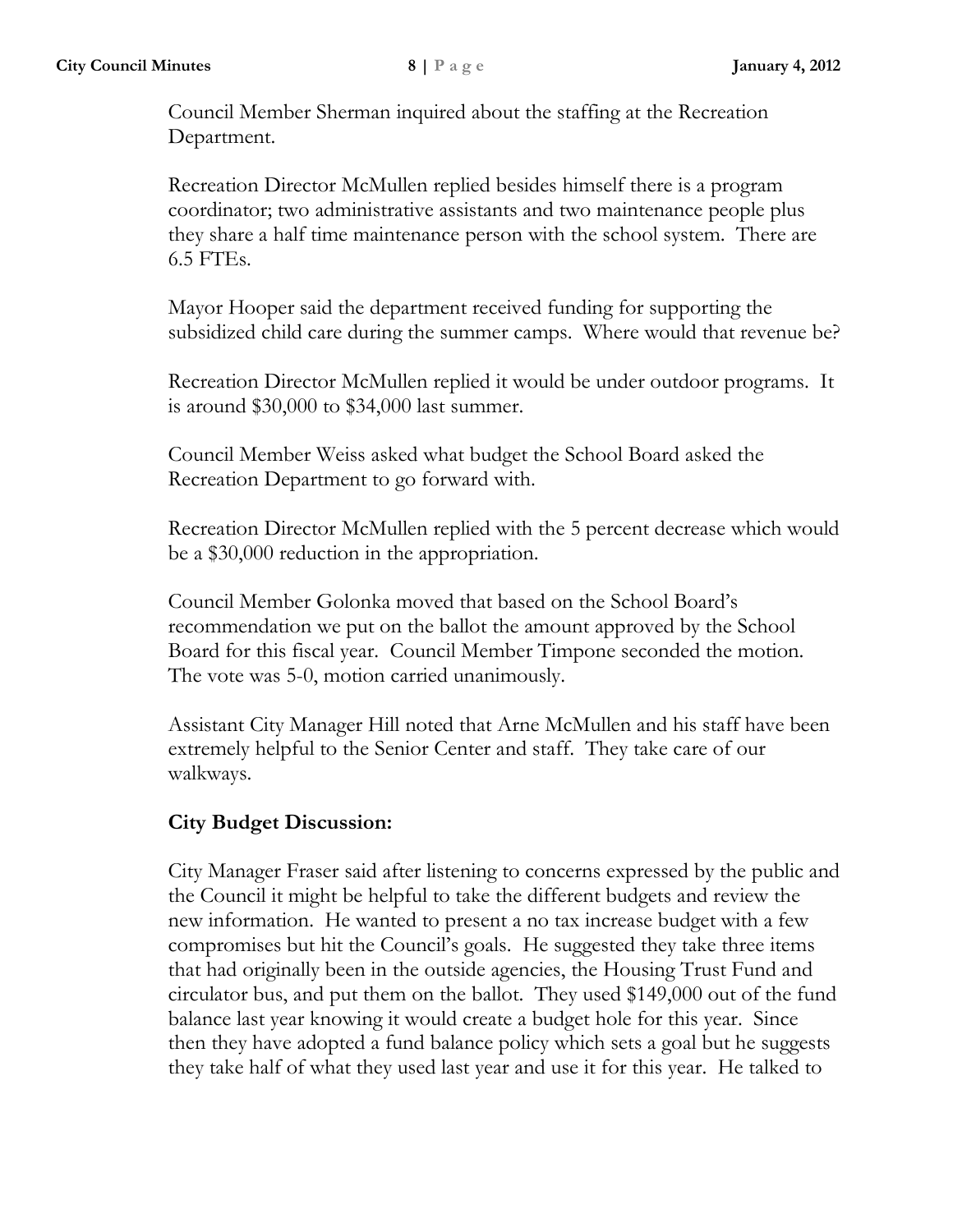the Chair of the Street Lighting Committee and he is going to recommend dropping the street lighting budget by \$7,200.

Council Member Jarvis asked what the city's obligation is to the circulator bus.

City Manager Fraser said they didn't commit to anything. It was put on by petition and passed by the voters. Our policy is that once it has been done and approved it goes into the base budget.

Mayor Hooper said they need to have a conversation about each item. They are now developing the Council's budget and these are Bill's recommendations for cuts. We need to indicate whether we accept it.

Yes on the communications position. Yes on the HR consulting Yes on the Citizen Survey Yes on the emergency training exercise Yes on the fund balance if we have a 5-year plan Yes on the street lighting Yes on the increase in the ambulance revenue Yes on the Justice Center – Council Member Weiss said no. We need a little more discussion around the DPW operating expenses

Council Member Jarvis said they should consider not offering dental insurance to employees.

Mayor Hooper said on her list she would remove from funding are the dues for the Central Vermont Economic Development Corporation, Welcome Back Legislators. They have questioned the permitting software. She would remove The Bridge. The Citizen Survey is up for discussion. She understands they are going to receive a petition from the Library which will be for an increase. Maybe they need a library discussion.

Council Member Golonka asked what is too much that someone can ask for legally. Or, do they have some discretion. \$300,000 is a lot when they don't have any input.

City Manager Fraser replied his understanding is that something which is for a municipal purpose like a Library can be legally brought forward. They can't say no.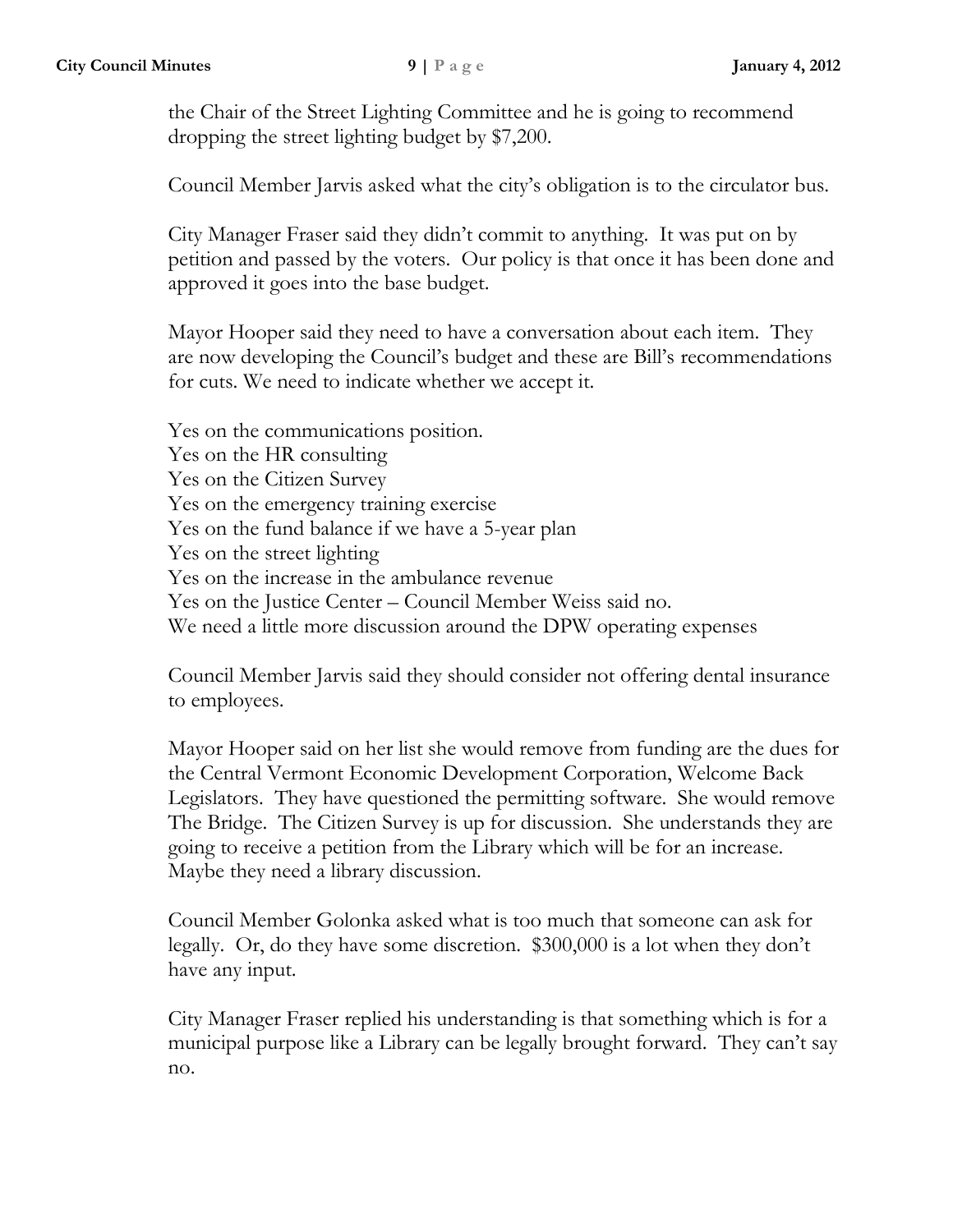Mayor Hooper said they have agreed to remove from the original cut list the following: 10 percent of the cemetery, the emergency notification system, GMTA, video archiving, Senior Center, VLCT dues and the river gauges. Those items are all back in the budget.

Discussion followed on the Planning Department VISTA's community enhancements, Justice Center, Tree Board, School Resource Officer, street position, fire department position and police officer position.

Linda Setchell said if the city loses the lawsuit on the property assessment for National Life is that money extra on top of the budget or is the money included in this budget.

City Manager Fraser said they assumed no change in property tax value. If they had to pay that out it would be a one-time payment from the fund balance and then the grand list would change.

Peter Nielsen said Bill has presented a budget proposal that would just be a flat rate with no increase in the tax rate. There was also a list of items that people had agreed to leave in.

Mayor Hooper said they should talk about the core services first. She wants to hold off on the outside agencies.

City Manager Fraser said they did the Citizens Survey a couple of years ago and thought there was some value to that. They had originally planned to do it during this present year so it was included in the budget. He took it out because he took out everything that was new. We have had more citizen involvement than we have had in many years. It might not be a bad idea to go back out to the community and get randomly selected people to answer those questions again. We are going to be sitting here next year with the same problem. The last time we did the survey was in 2009.

Council Member Sherman said they are raising the threshold for getting petitions so we are stepping back from public input there. This would open the door and let us hear what peoples' views are.

Council Member Weiss said they are playing a shell game. If you want to put the citizens survey in say so and then describe where you are going to take \$10,000 from some other portion of the budget, but let's not waiver on these things.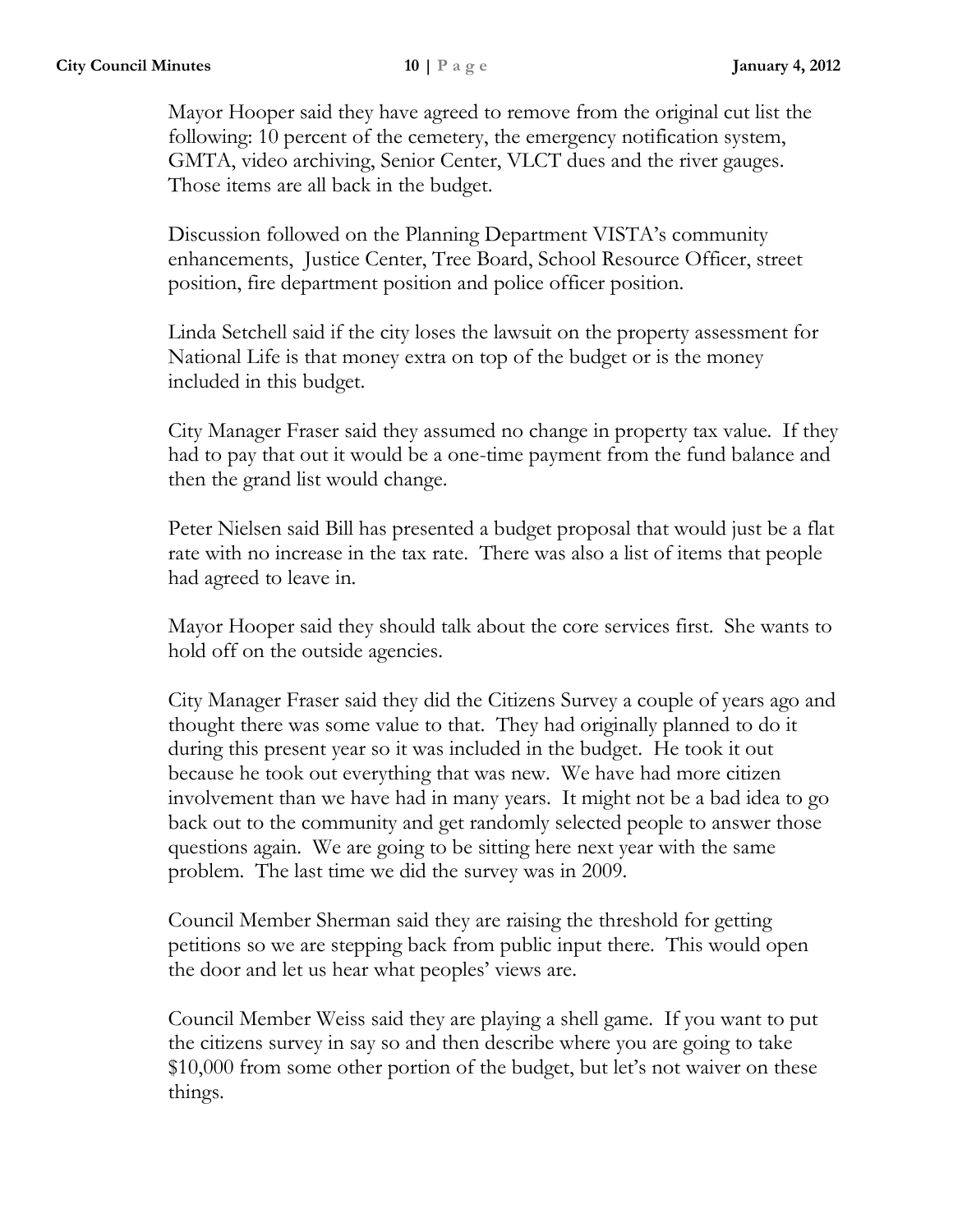Council Member Golonka said he would take it out. He doesn't think we need to do this as frequently.

Mayor Hooper said she found it incredibly useful and it guided our policy discussions. It was a good statistical analysis of what is going on in the community as opposed to people calling up when they are mad about something. She worries the longer they put it off the less valuable it will be and it won't happen.

The next on the list was the permitting software.

Council Member Sherman said she thinks it is a tool that will help us keep the records straight for development projects. It would be helpful as we move forward in some of our goals and an investment that would pay off in the long run and possibly have an impact on personnel needs. It's important information and coordinates some of the fragmented record keeping.

Planning Director Hallsmith replied it is both efficiencies and public access to the records they are looking for and this software allows them to put a lot more information on the web and make it accessible to the public which reduces the amount of time and effort the public needs to make to come into their office for the information. It reduces the amount of duplicate entries that are made into the system. It coordinates the mapping and assessor's data and the Building Inspector's data so they are all integrated. This was one of the recommendations of the MATRIX Report. They have done a lot of work to streamline the permitting process. Now the building permits are moving into her office it will be very helpful in coordinating all of this.

Council Member Golonka inquired how many permits a year there are.

Planning Director Hallsmith replied about 200 and with building permits it is a lot more than that. Raising fees is as controversial as raising taxes judging from the last time they did it.

Council Member Weiss said he thinks it is wrong to consider raising any fees. This Planning Department has a proposed budget of \$416,000. Let's takes \$6,000 out of that budget and let them have their permitting software.

Planning Director Hallsmith said she would prefer to keep a VISTA than to have the permitting software. The VISTAs serve an important public purpose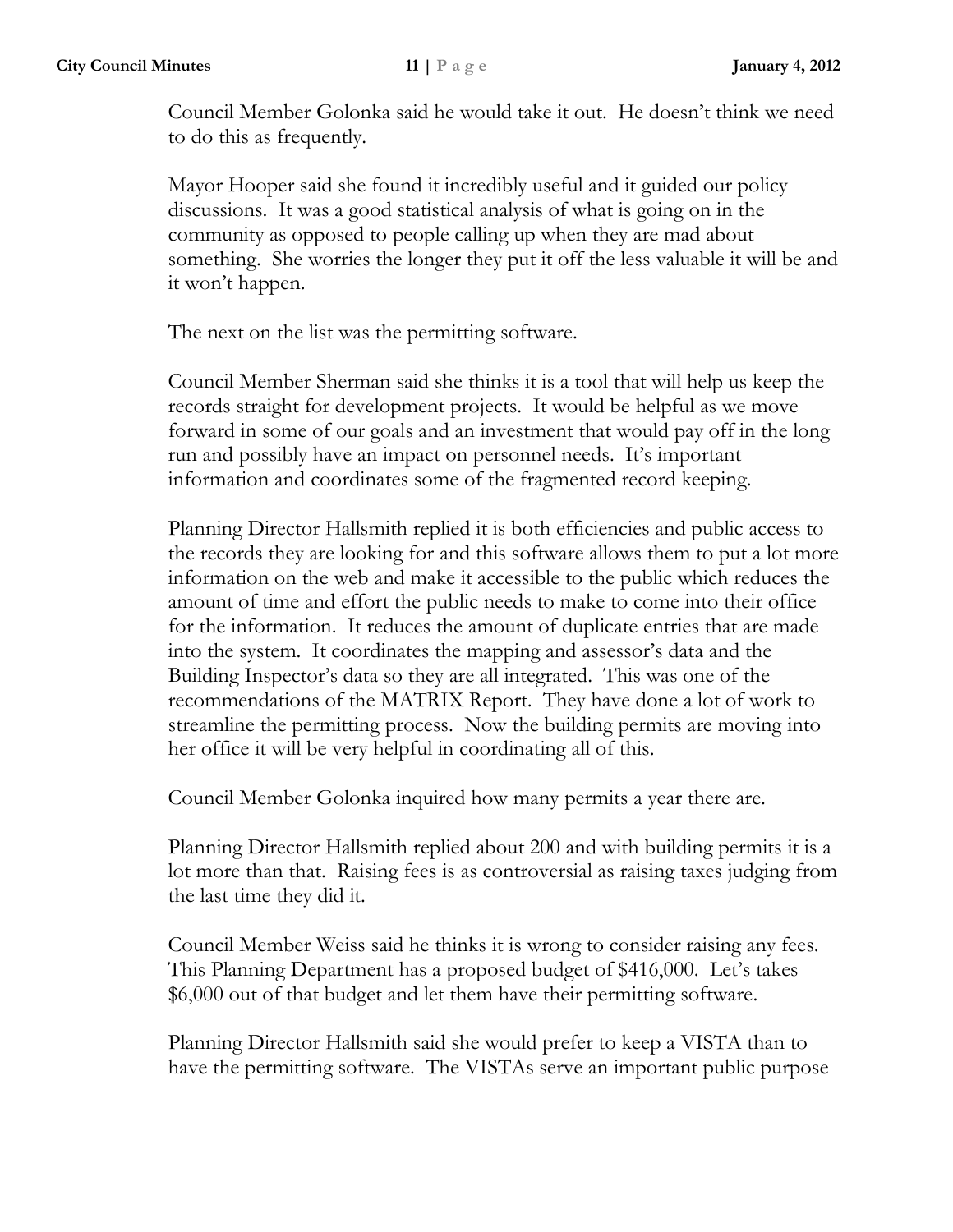in terms of getting people that wouldn't otherwise be involved in city government involved. It is very helpful to have two of them.

Mayor Hooper said for the time the majority of the Council is saying to keep the software in the budget.

Council Member Weiss said he was surprised to learn that the Justice Center is a department of the city. He doesn't think the Justice Center should be a department of the city. He doesn't think the city should be making any contribution and if the Justice Center is going to stay in that location, and he hopes they don't, they should be charged for rent of the space and utilities they are using. His request is to take \$24,000 and effective July  $1<sup>st</sup>$  they will not be considered a department and let them know they have the choice of moving or paying rent.

Mayor Hooper said they have agreed they will not allocate \$24,000 to the Justice Center. They aren't eliminating it. There is an expectation that the grant resources that will be coming in will be able to provide the services.

City Manager Fraser said the original budget showed the city's contribution going from \$31,000 to \$48,000 and Yvonne showed us information saying they have been much closer to \$24,000. They haven't needed the city's full allocation in the budget so he suggested they only put in \$24,000 of city money.

Street Position – it was a recommendation from Bill and the MATRIX Report. She has a hard time seeing how that is wise when we talk about improving the sidewalks and the general maintenance of the sidewalks required.

City Manager Fraser said they need to send a crew to clean catch basins, paint sidewalks or plowing, and it would just take longer to get certain things done.

Mayor Hooper said the city did better after the May storms because our catch basins were cleaned out. The storm forced us to do the cleaning and maintenance we should be routinely doing and as a result did not have the same sort of damage in August that we could have had. This is cutting a person in a department that has seen significant cuts over time.

Council Member Jarvis said they are crafting a budget to present to the public so she votes to cut the position.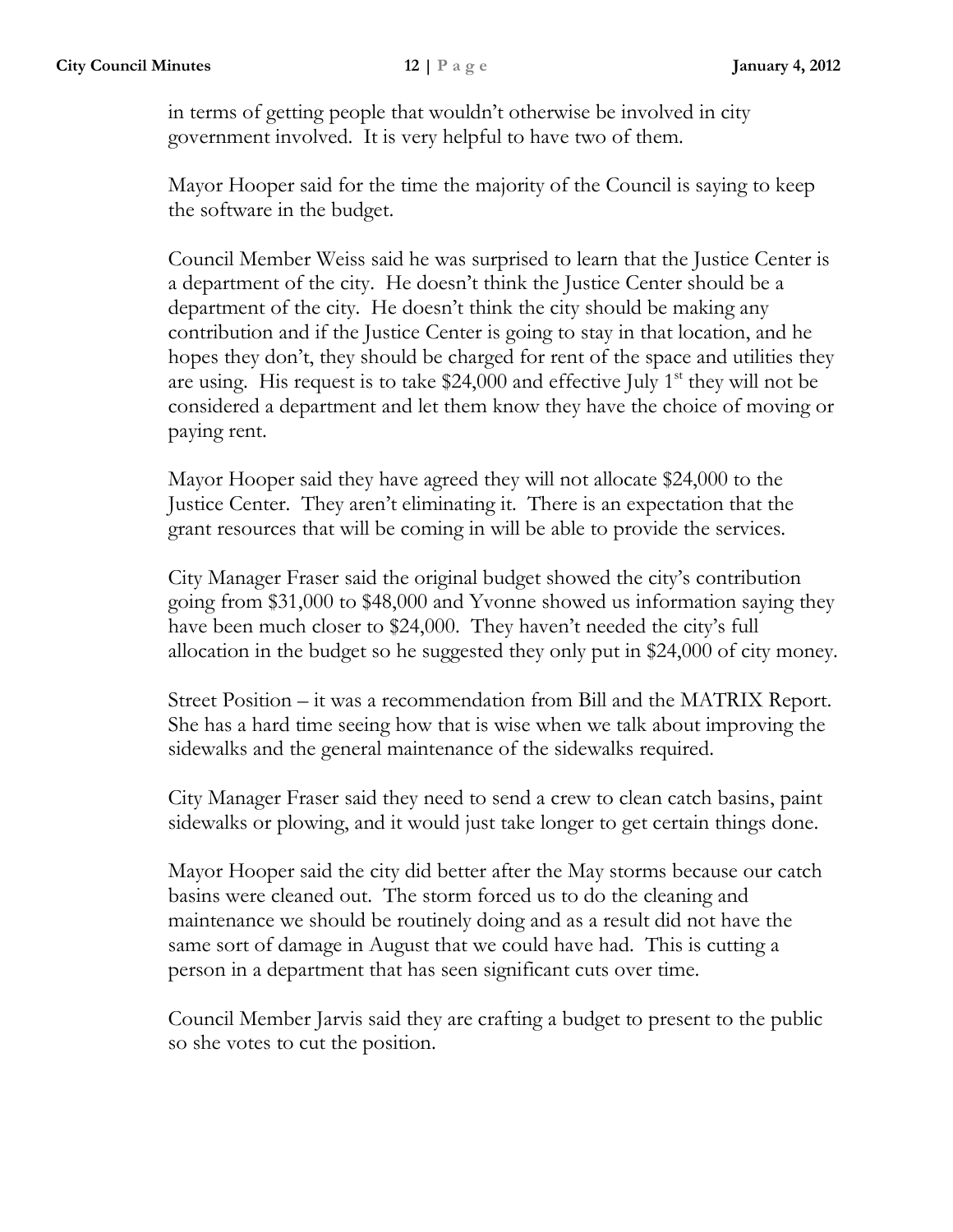Mayor Hooper said of the first list they have left in the permitting software. They pulled the GPS tracking out. Council Member Golonka said he doesn't believe it is worth \$11,000

Mayor Hooper said under the planning budget there is a proposal to remove one of the VISTAs. We should hear from Gwen.

Planning Director Hallsmith said it is one of the best bargains we have in the city, \$8,000 per employee, and it gets us two full-time staff people to work on anti-poverty issues and issues of low income residents all year. It is also two of the very few entry level positions we have in the city government that support youth in our community. It started through the Vermont Youth Service Bureau. Their task is to make sure they get more low income people involved in city government and work on programs and projects. It is very helpful to have two because they are young employees. They have a very busy department. The two of them serve as a support system for each other. They do a lot of work with the neighborhoods and work helping people understand the zoning and doing outreach throughout the community. It is a very small budget number for an incredible service to the community and it has expanded their ability to communicate with residents on a number of issues. Losing them would be a real loss to the city. In addition to the amount of money that was in the capital budget for the update of the Master Plan there is money dedicated to printing because every update involves a lot of printing costs.

Mayor Hooper explained when she worked for the downtown organization she wished she had the ability to figure out how to bring some VISTAs in because they would be a tremendous enhancement to the work they were trying to do in the downtown. Given the interest in economic development issues they have been very actively staffing Montpelier Alive for some of their efforts.

Council Member Jarvis said she doesn't think the city needs to pay for two of them.

Planning Director Hallsmith said because the VISTAs are working at a poverty level they do have some leeway to choose projects they find really interesting. The VISTAs do an enormous amount of work and good to connect with the community.

Council Member Weiss said it isn't the Council's job to direct personnel and he has observed and worked with the VISTAs the last three years and we need them. Let's include the \$16,000 to support them and take it out of the Justice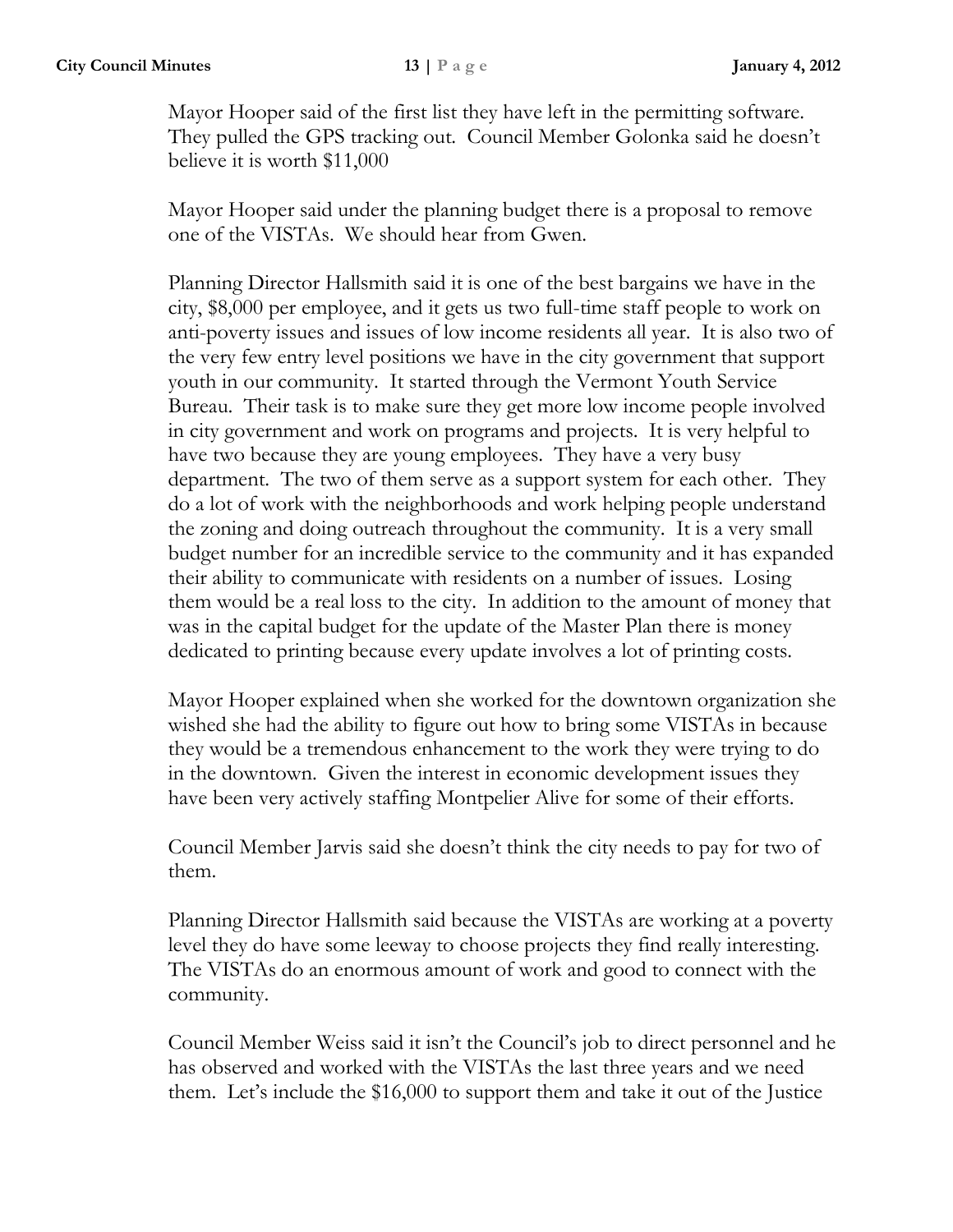Center which would still leave them with \$8,000. Council Member Timpone agreed they should keep the VISTAs. Mayor Hooper agreed there was a consensus to leave them in.

The Tree Board – Council Member Golonka said he would like to see it more focused. This is mostly Geoff and includes some of the Tree Board funding as well for a part-time position. Council Member Sherman said the Tree Board are volunteers and we need them. They agreed they should be left in.

Building Inspector – Council Member Golonka said this program was meant to be self-sufficient and it is another example of the state pushing down an inspection program on the city budget. It is \$27,000 and it serves a purpose but the state should pay for it. He believes it should be a state function.

City Manager Fraser explained with the contract they have with the state the city receives all of the state fees from the work that is generated in Montpelier. It has never been fully self-sufficient from the beginning and we used to have a health officer. In our budget we will show a net \$17,500 amount. If we were to cut it we would still lose about \$10,000 in building permits and lose the other state revenue.

School Resource Officer – Council Member Weiss said he would like to eliminate the position from the support of the city. He doesn't think the city is getting its fair share of the time. Looking at the Resource Officer's monthly reports at least a third of his time is spent on cases outside of Montpelier. If the school system thinks it is important let them pay the whole thing but he doesn't think the taxpayers are receiving the benefit from the \$44,000 that it is putting into its share when we aren't getting half of the benefit.

Council Member Jarvis said when she was with the State's Attorney's Office from the law enforcement and court perspective that position was doing quite a bit in terms of crime prevention. It is an amazing combination of a police officer and a social worker. And it isn't just about the school but these are residents and families of Montpelier and a lot of these issues he deals with are issues that would become police cases, drug cases, abuse and neglect and truancy cases. She felt the position saved police time and community resources and was well worth the money.

Council Member Timpone replied it is proactive policing and making sure Montpelier kids make better choices.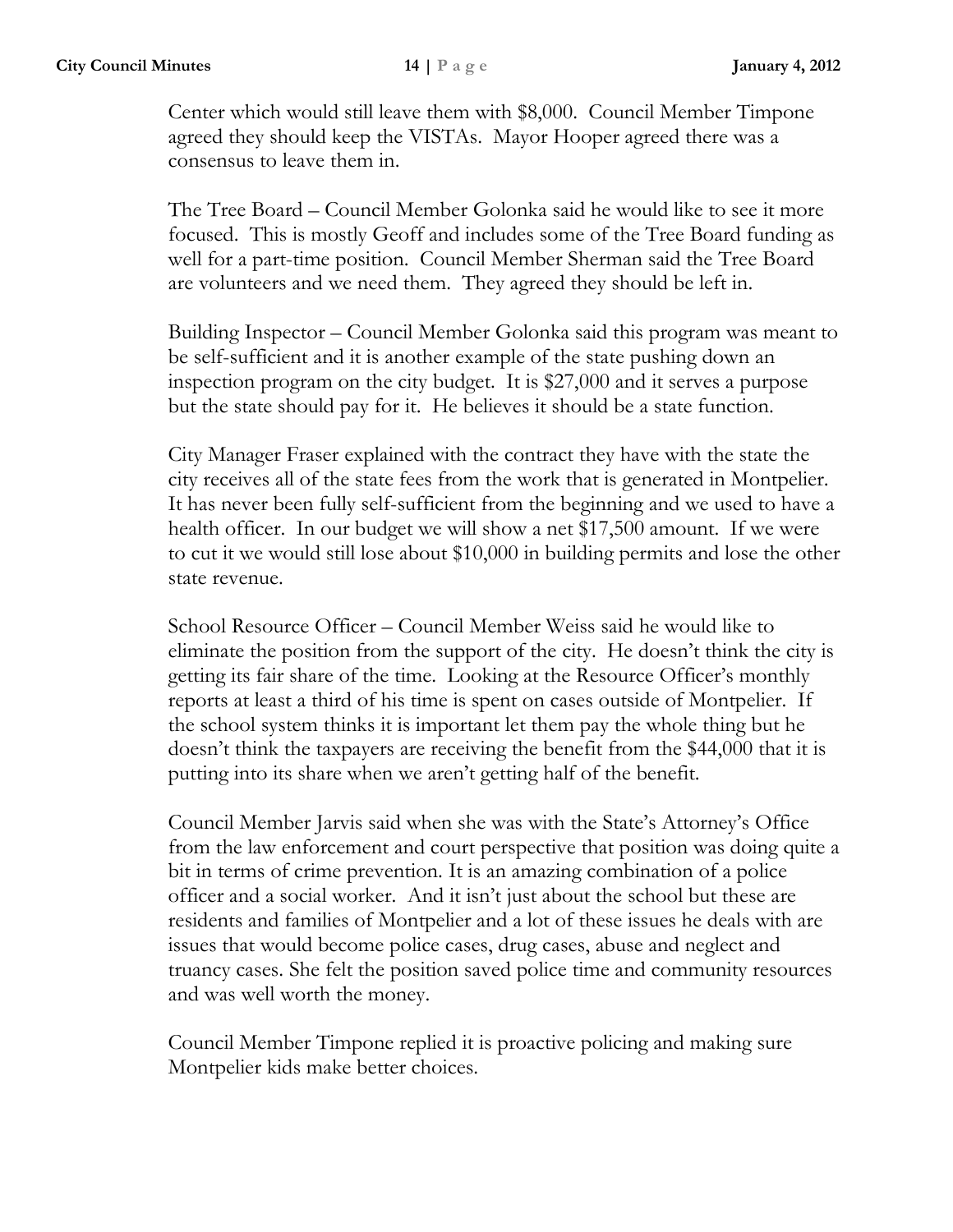Police Chief Facos said a lot of the assist can be with the Department of Children and Families. He has very strict guidelines. U-32 has tried to pull him into several processes at certain times. He is very good at directing the school personnel to go through the Vermont State Police for that unless it is something that is jointly affecting Montpelier and East Montpelier. An agency assist could be anything from the US Army doing a background check on somebody to a trooper needing assistance on the interstate.

Mayor Hooper said she doesn't think there is support for removing it from the budget.

Reduce assessing by a third – Council Member Golonka said he wanted to know what meant.

City Manager Fraser said that is third from the bottom of the list.

Mayor Hooper said she thinks our Central Vermont Economic Development Corporation is one of the best in the state and there is a huge amount of service they provide to the region.

Assistant City Manager Hill explained the organization and the benefits of belonging to CVEDC. The \$3,000 we pay for dues has never increased in two decades.

Public Works Director Todd Law said what the cuts means to them in the Street Division is they currently are not meeting their requirements for all of the unfunded mandates. Their CSO requirements of cleaning catch basins they can't stay on top of it now with their current workload. Is it possible? Definitely. What does it mean during the winter operations? It will probably take one person off a plow truck so some of the streets won't get some of the same attention they do now. It would be one of the smaller trucks. During the summer when their crews are most critical about fixing catch basins and getting more proactive on cleaning. They have to do their crosswalks fairly early and do sign inventories.

Mayor Hooper asked him that aside from being out of compliance with the federal rules are on the storm water management, if we aren't cleaning the catch basins as frequently, what does that mean?

Public Works Director Law replied it is an environmental concern. Our catch basins are designed so everything goes into the catch basin and sediment drops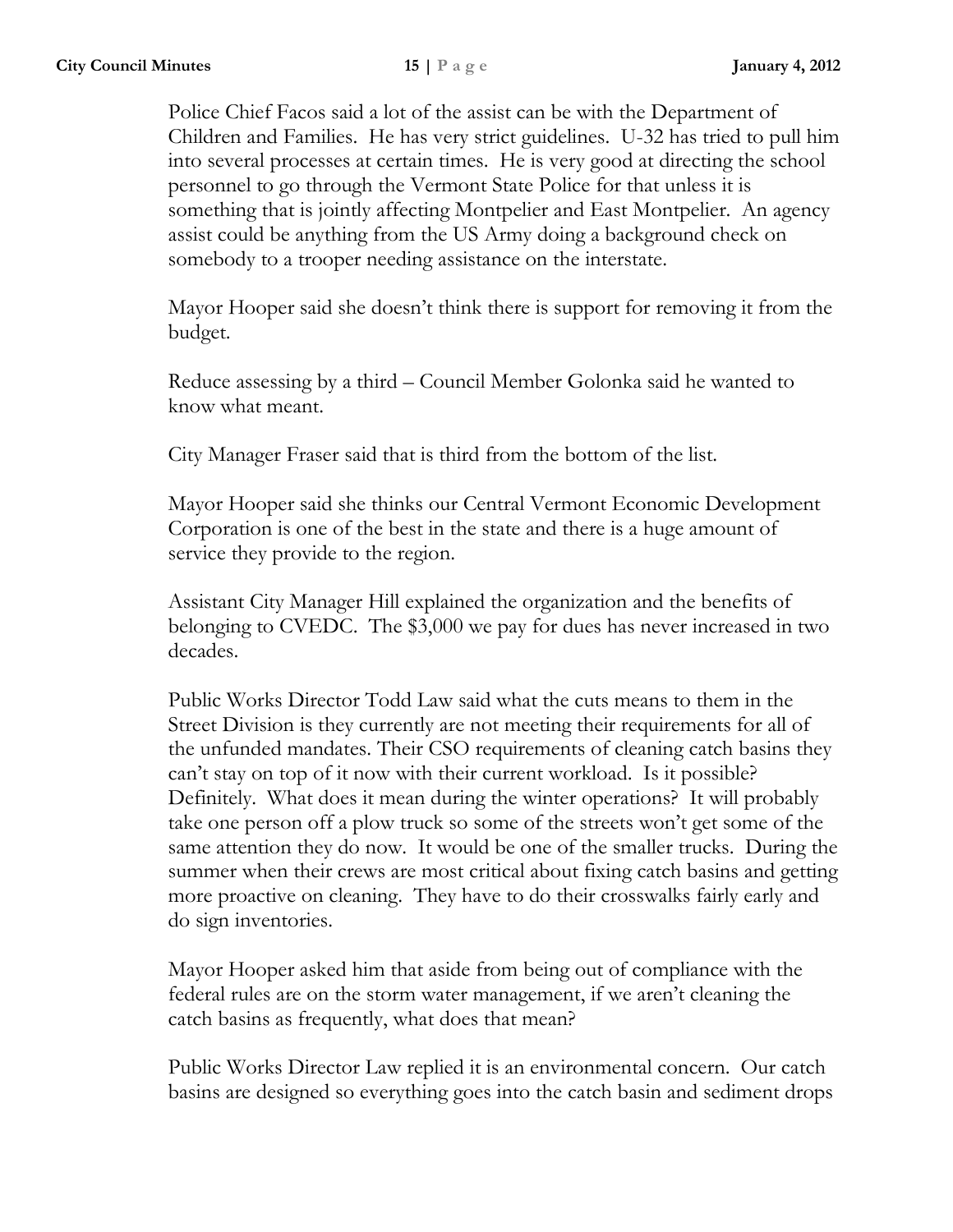out. When the sediment gets up to the pipe level at some point in time it goes out to the river.

Council Member said she doesn't think they have had the same conversation they have had with Todd as they have with police and fire and we need to before they pull the street position.

12-007. Consideration of any proposed Charter changes, the wording for such changes, and official filing with the City Clerk.

> Council Member Weiss said months ago they decided to make it more difficult for the outside agencies to get on to the ballot to ask for money. That spread to a proposed charter change to make everything going on the ballot at the annual meeting be 10 percent. John Bloch said he wanted to file a petition which related to the personhood of corporations. That has nothing to do with finance and he was correct that 10 percent is too high for an issue like that. His position remains the same. If you want 10 percent to the outside agencies, okay, but there should be a 5 percent threshold for any item which is not financially related.

Council Member Golonka said in Bill's example Brattleboro had a 5 percent threshold for nonbinding resolutions and a 10 percent threshold for finance related resolutions. He would be in favor of that model. Council Member Golonka moved to include the language in Bill's memo with Council Member Weiss seconding the motion.

This option proposes to assess a rooms, meals and alcohol tax of 1 percent which would be applied to infrastructure issues.

City Manager Fraser said they have to file the language with the clerk and hold a public hearing on January  $26<sup>th</sup>$  and a second one on February  $22<sup>nd</sup>$ .

Brian Cain, Director of Sales for the Capitol Plaza, said he received a letter today from a tour operator. Part of his job at the hotel is to deal with motor coach companies that come into our region, stay in Montpelier and hopefully at their hotel. He shared the information that a local option tax was being considered with our major carriers. He shared a letter he had received from the New England Program Director for Holiday Vacations, who said increases such as these were not looked upon favorably. There are many other suitable locations to stay in Vermont. We strongly considered Burlington and Stowe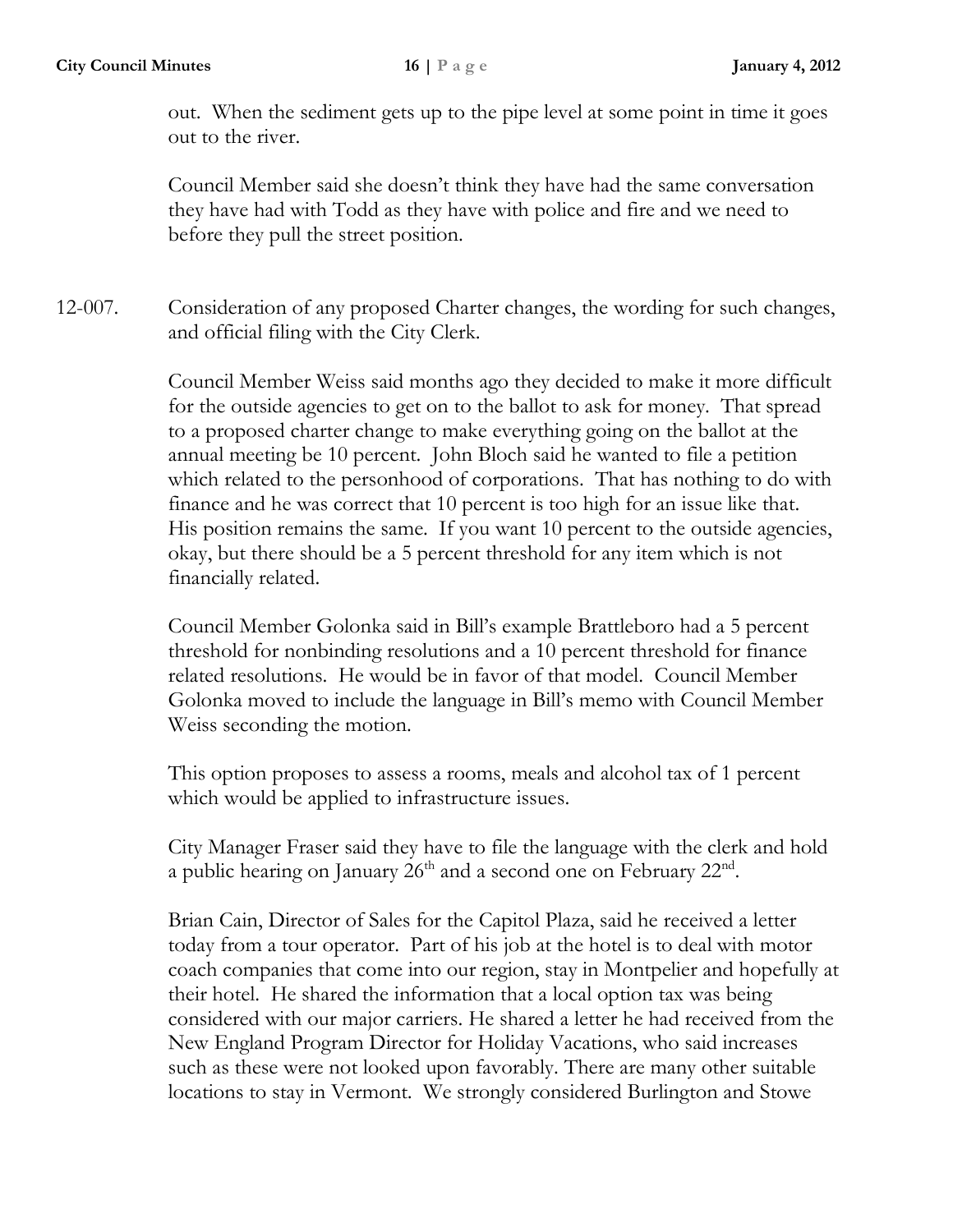before settling on Montpelier in 2011. We hope that you convince the City Council that the benefits of implementing this tax may be short lived if groups choose another location for accommodations. Last year we brought 173 guests into Montpelier for two-night stays. They had a leisurely time in the city which allowed them to shop and to dine locally. We are hopeful that the city decides that the additional tax may not be in the best interest of the community.

When he spoke to the Montpelier Business Association the analogy he used was a local options tax for a major carrier like this is very much like a toll both over a city where the surrounding cities don't have that toll booth.

Mayor Hooper said the carrier who wrote the letter brought 173 guests for two nights they are talking about a \$300 increase. It would be \$1 per guest night.

Mr. Cain said it is 1 percent on their entire tour. These are bulk carriers and when they contact them it is something that the negotiations for the prices themselves are pretty strict. He has to give a very good rate and it is highly competitive. They aren't choosing a hotel but choosing a community, and they fell in love with our community and being able to walk through our town without box stores. That relationship with this particular company was very successful. He has been doing this for over 20 years working with tour operators. They know surcharge towns. Because it is so competitive they often times will look elsewhere.

Council Member Weiss said people who have contacted him are 100 percent negative and he won't support this article.

Council Member Golonka said he has been against these taxes for a while and won't support it.

Council Member Sherman said the time has come. We are looking at serious infrastructure needs and she doesn't see any other way. It is time for an alternate source of revenue. It is wonderful they love our town but we cannot survive unless we have a local options tax. She is in favor of it even though she realizes it will have an impact on downtown businesses. We will have to get approval from the Legislature so this is just starting the ball rolling. We are proposing this to take care of serious infrastructure issues, and it is essential.

Council Member Timpone said after spending the summer looking at infrastructure this has convinced her to support it. She has been contacted by people who say they can't afford any more increases in their property tax. At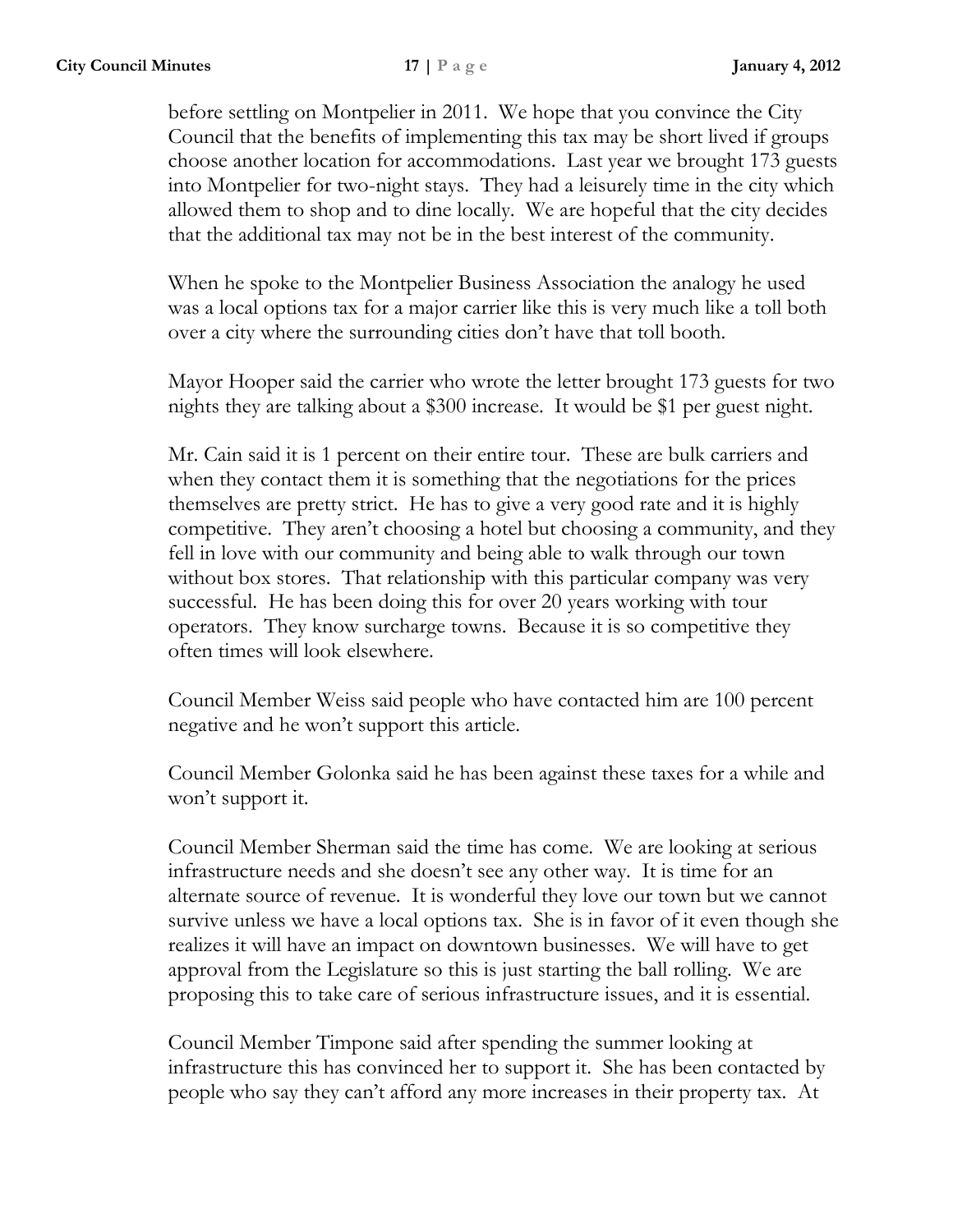least put it on the ballot so people can vote for it. The only way she could support it is because right now it is tied to infrastructure.

Council Member Jarvis replied she did not want to vote on this item on its own because for her whether she supports either of these items depends on whether or not there is an allocation for business development.

Mayor Hooper said the other proposal is that the city charter be amended to create a local options tax which would provide that 1 cent be assessed on sales in the City of Montpelier with the provision that 20 percent of the revenue collected from the sales tax will be dedicated for economic development and/or business promotion. Last night she sent Council Members a memo to bring it back to economic development. What she is asking they dedicate the revenue to economic development based upon plans approved annually by the City Council.

Fred Bashara, Capitol Plaza, said he spoke this morning before the Chamber of Commerce business meeting and posed a question to George Malek how this tax would work. He asked if he knew how Williston and the others working on it and he got an answer from the Tax Department. He asked if this was a business tax or a citywide tax? He was told it was as citywide tax. That means that every person in the city of Montpelier that has an electric bill has an extra 1 percent added to it.

Mayor Hooper replied no. It only relates to retail tax.

Mr. Bashara said for anyone that has a rental property they would most likely not absorb the tax on the fuel oil but pass it on to the residents who live there. It would be better if it taxes everybody on their property tax and be uniform and designate those taxes to infrastructure than trying to get a little bit out of businesses. People who go out of the city and buy their goods and services – National Life probably spends a million dollars a year on fuel. Now there is a law suit where they want to reduce their property taxes. We may end up losing more than what you are trying to gain.

Mayor Hooper said they are trying to hold down property taxes. Everybody is in agreement that our infrastructure is in desperate need of work and there are other services that other people throughout Central Vermont use and expect that the residents and businesses in Montpelier provide them. How do we pay for that?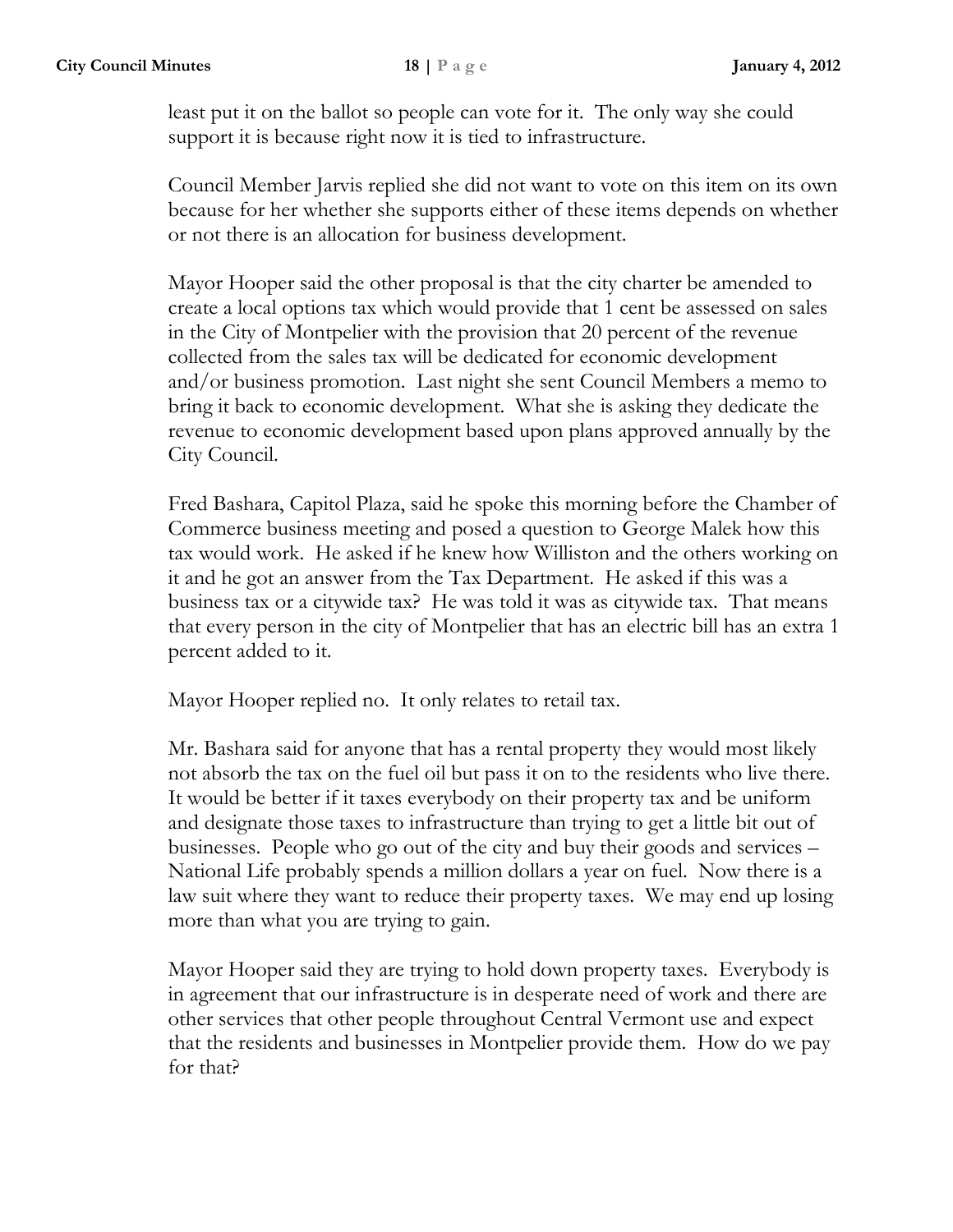Mr. Bashara replied it isn't just shoppers and tourists that use our facilities. The residents of this city use our facilities as well. They want business to succeed and grow in this town and not just cycle it.

Council Member Jarvis said the residents are also saying their property taxes are too high.

Mayor Hooper said this is an equity issue. There are 8,000 residents who are here and 20,000 people during the day. Our businesses benefit by the 20,000 who come in but 60 percent of our property taxes are paid by the residential folks who do not have that benefit. She pays a higher property tax as a residential person than she would if she lived 300 feet further up the road. To her there is an equity issue.

George Malek, Central Vermont Chamber of Commerce, said image is everything. If he were trying to sell it he would say it is a 1 percent tax and a 1 cent tax. However, the flip side of the coin is that it can be described as a 10 to 17 percent tax increase. Is a penny going to stop somebody? Is a dollar going to stop somebody? The image is where it counts. There are people who will avoid a 10 percent increase. The reality is if it is 1 in 100, if it is just 1 percent, it is a million dollars in sales lost. If 1 percent of the purchasers decide the image they get is that they are not wanted in Montpelier or shopping locally makes them feel taken advantage of, 1 in 100, in \$1 million in lost sales; that's significant. To believe that everybody is going to either not notice or not care is wishful thinking. He asks them to consider the image they can be putting out. He said they would be taking 50 percent more out of the market. The fact is they will take twice as much out of the market. If that same \$750,000 were done in property taxes \$150,000 would be paid by the State of Vermont through income sensitivity which doesn't extend to the business community. In addition, the folks who did pay it would be in the 25 percent plus tax bracket so they get to deduct it and save another \$750,000 they would pay in taxes otherwise. The bottom line is they are taking twice as much money out of the community as you need to get the same amount of money and paying with an image that is going to cost. The Council's best intentions of designating funds last only as long as you are seated here. The tax will never go away. He asks the Council to give some very serious thought to going down this road.

Council Member Jarvis said when looking at the numbers it is hard to buy his argument.

Mr. Malek replied it is the cost of inflation.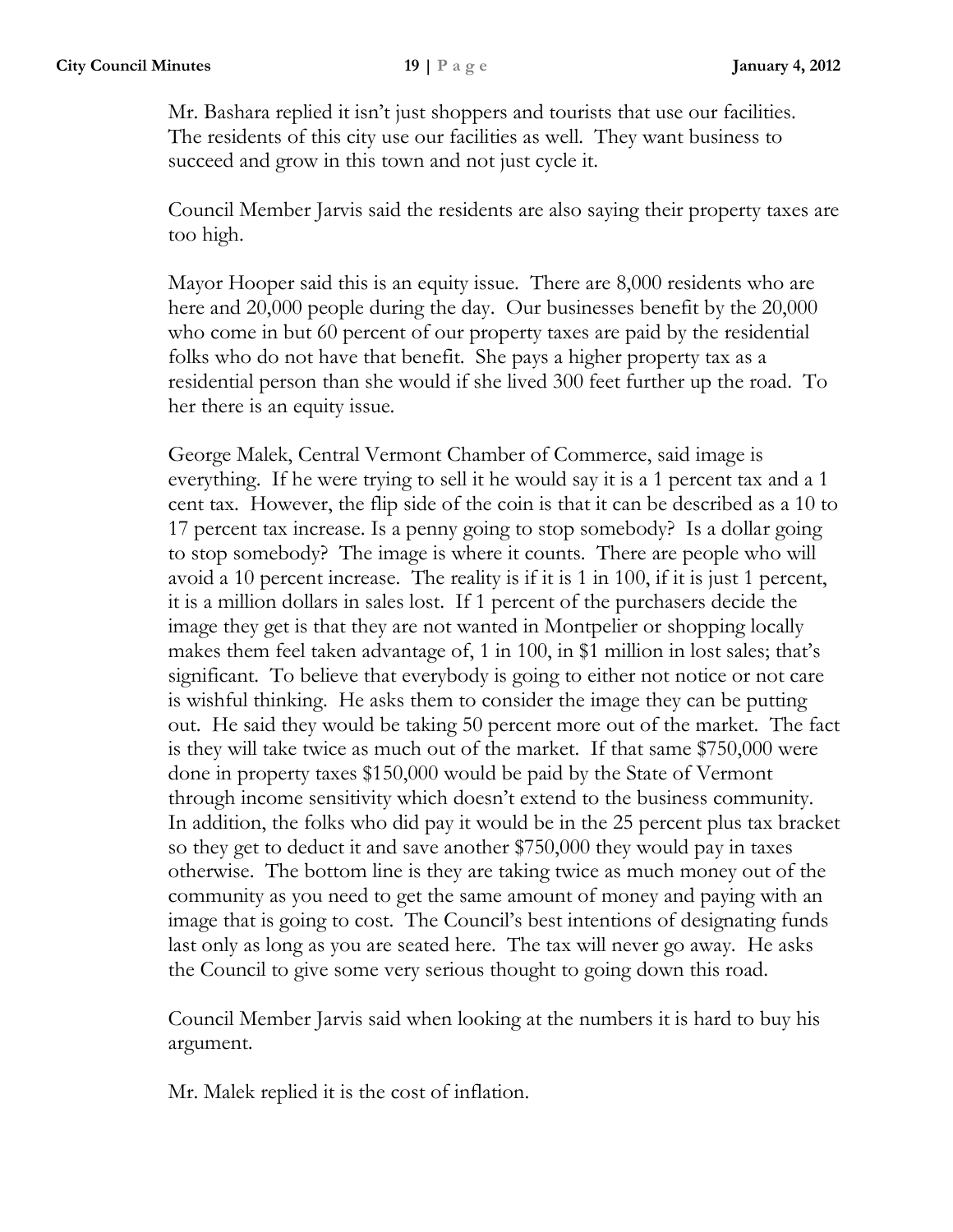Bob Gross said he has lived in town for about 20 years. He is a resident of this town and paying for the services for the people coming into this town use. We have a larger fire department, police department, public works department and large infrastructure because everybody else is here and as a resident he pays for that. Regarding the oil and electricity tenants are not paying sales tax on oil or electricity but only businesses themselves. They are talking about 20 percent of the revenue collected going towards economic development or business promotion. They should be careful that it is 20 percent of the revenue received from the state for the sales tax. He hopes the Council supports this way of sharing some of the costs with everybody who uses the services in the city.

Claire Benedict said she is a home owner and a business owner of Bear Pond Books in town. She wants to address the equity issue. People from out of town are using our services. The local options is going to put the burden on business owners and people who are doing business in town. She doesn't feel it is equitable to use the business owners to collect the tax and fund the roads and sidewalks so there is inequity there as well. There probably isn't a way to increase revenues that will be equitable for everybody. She is concerned about the idea that at the Council's discretion 20 percent will be spent because what is going to happen when there is a new Council and the economy changes. It's a very tough economy right now and it's a difficult time for all business owners. Everybody is on a razor's edge on margins right now so she doesn't feel like it is a good time to send a message out to the public that it is even more expensive to shop in Montpelier than it is now. We have the shop local message out and now they are going to penalize the customers for that loyalty. There is a lot of competition out there from the internet that charges zero percent sales tax.

Phil Dodd, a resident of Montpelier, said he certainly sympathizes with the businesses who are suffering with a difficult economic climate. His business has seen income going down for three years and a lot of the taxpayers in Montpelier are struggling to pay their taxes so it is a problem we all share. We are facing a fear of the unknown here. In the last 20 years there are 13 towns that have now adopted this kind of a tax and he isn't aware that any have repealed it or complain about the impact on the businesses there. Burlington is a good example where they have gone to 2 percent on rooms and meals and they still pack them in at the hotels and restaurants. It is worth researching how this is working out in other towns such as Rutland and Brattleboro. If we do get more revenues and able to keep our tax rate down that is going to benefit the business properties too because their municipal tax will drop. We have heard a lot of good debate and perhaps it is time to let the voters of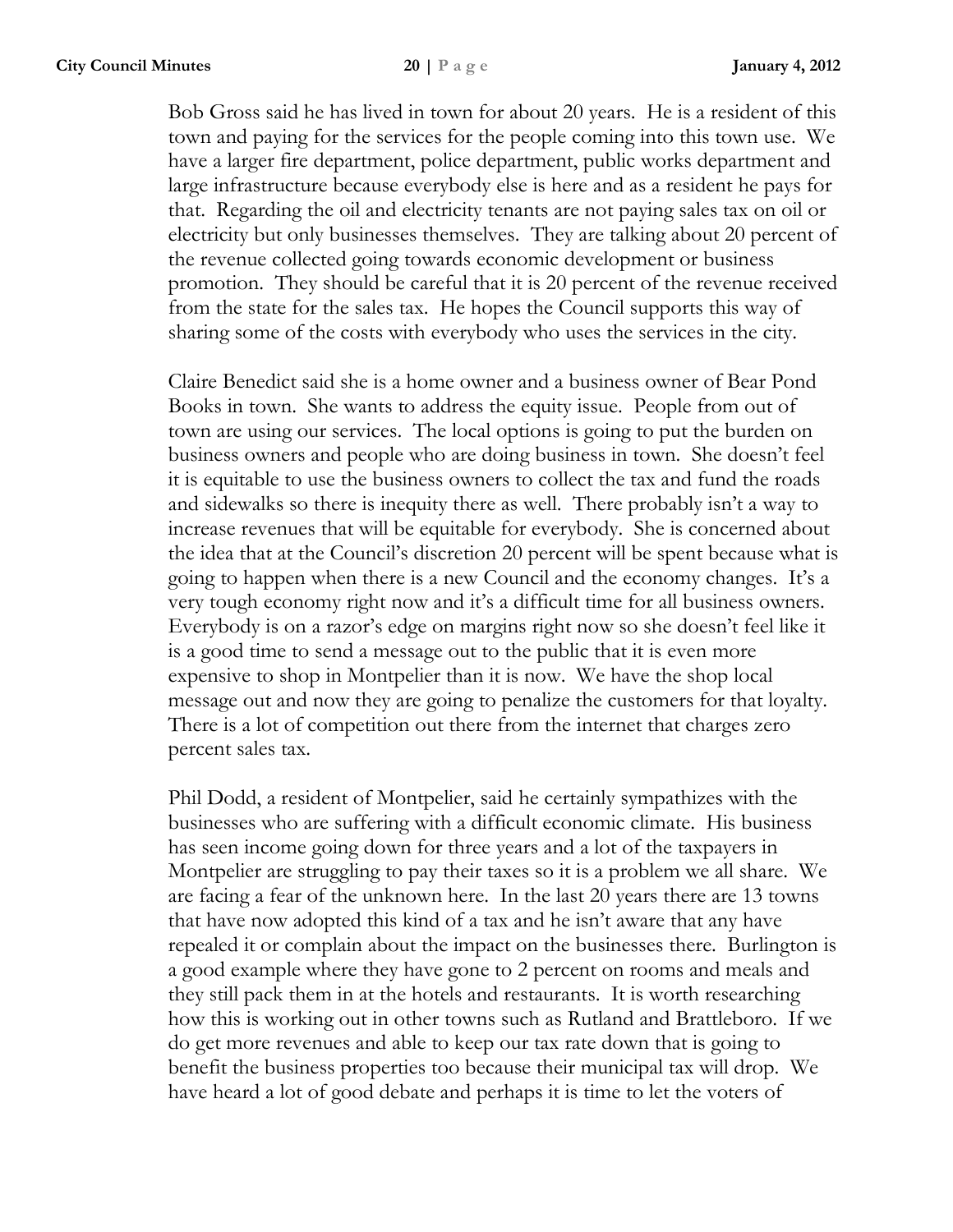Montpelier have this debate. Maybe they will pass the rooms and meals and not the sales tax. Earlier there was talk in the budget about allocating certain things to the local options tax. That might be something to be a little wary of because if that tax doesn't pass or the Legislature decides they won't approve it this year that we would be stuck and those items wouldn't be funded.

Eric Bigglestone, owner of Capitol Stationers, said he owns a commercial building in town and also a residence in Montpelier. Sitting here for the past 4 hours it has been an educational experience for him. It seems like the Council is working very hard at cutting its expenses and that is what as a resident and business owner he is asking them to do. They should especially cut expenses before they look at new revenue streams like a local options tax. Montpelier is a unique place. Our population triples throughout the day. He has not spoken to one merchant who is in favor of this tax. The economy is very fragile. They love their customers and having business here but he doesn't think it is sending the right message by adding this 1 percent on to what they already provide for people.

Peter Nielsen commended the Council on the hard work they have been doing on the budget for the past several months. Montpelier has a very complex situation because we are the regional hub. We are kind of behind times in addressing some of the equity issues. The Council is choosing to take on the issue of how we grow and evolve and what local options gives you is another revenue stream and another tool to be used. He is 100 percent in favor of the City Council having tools at its disposal to be able to deal with all of the complexities so local options tax is a tool to do all of the hard work. He hopes they pass it.

Tim Heney said he doesn't favor the local options tax. Bringing up public policy and trying to create it at this hour of the night is brutal. It is something that needs to be understood and studied before it goes any further.

Mayor Hooper said she has been Mayor for almost eight years and has brought this up every year. Early on there have been many different studies on this and Bill and she visited 3 or 4 communities that have local options taxes and talked with business owners and property owners about the effect of the tax on the community. We have been talking about this now for several weeks and she is disappointed she didn't know about the tax on utilities for commercial properties.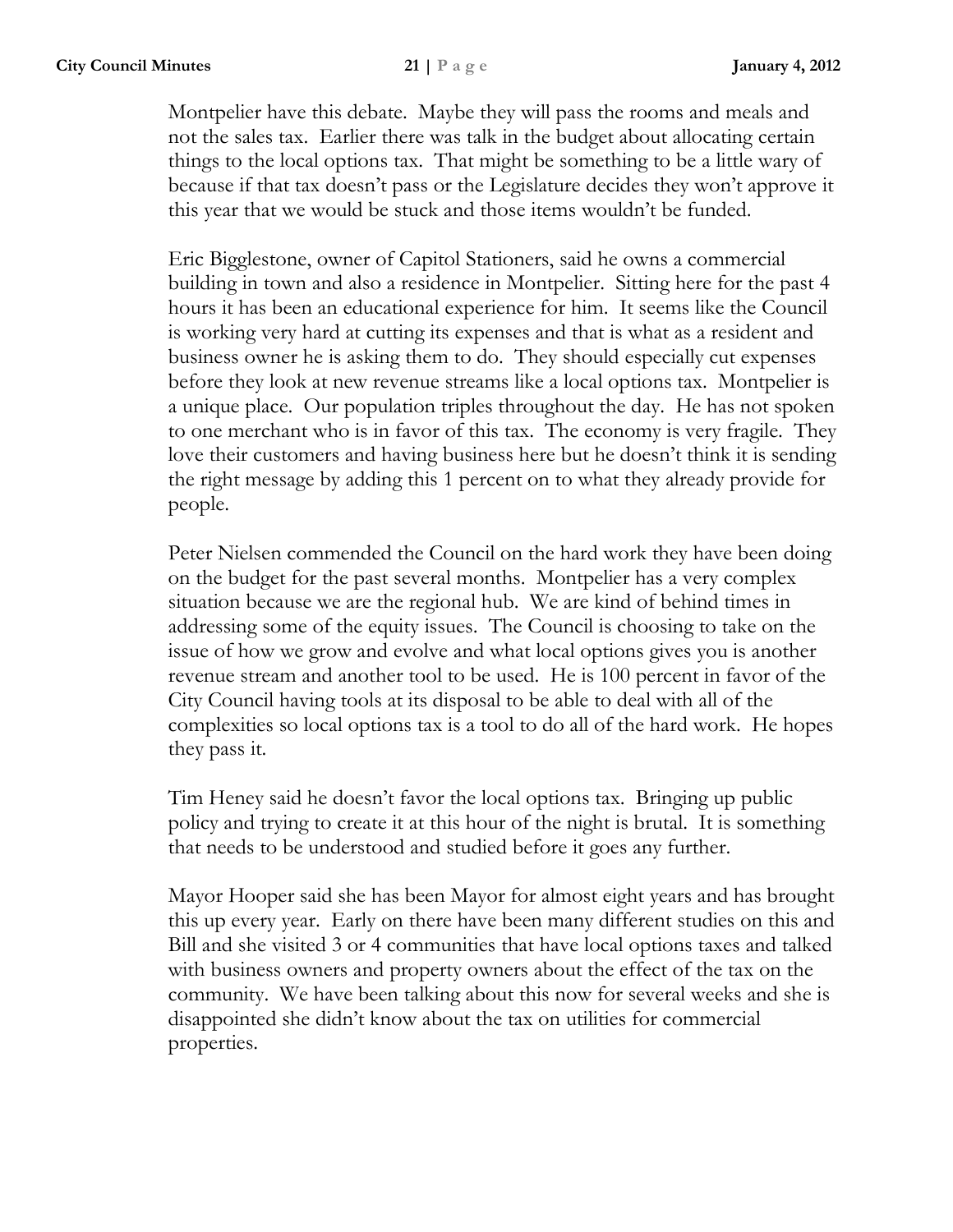Council Member Weiss said he had empathy for Eric and Claire who happen to own businesses in this city and outside the city and they are faced with how they going to conduct their business in Montpelier as compared to their business in Berlin. Secondly, they have talked about the electric tax but we have to be reminded again if there is a sales tax these merchants are going to have to pay 1 more percent on whatever buy under the law and shipping that goes with it. That is an additional expense. A while back the Council said they wanted to have a discussion on economic development. The way this is worded the City Council will assess a sales tax of 1 percent with the provision that 20 percent of the revenues will go for economic development undefined. It doesn't say who is going to be responsible for that and what is going to happen to the other 80 percent. That should be included. The equity of these 20,000 people coming into Montpelier every day without them these businesses would not be here.

Council Member Sherman said the businesses are benefitting from the people who come in every day. Therefore, some of the cost of handling and the services these people require should be paid by the downtown merchants who get the business from them. She thinks it is an issue of equity that 8,000 people should not have to pay for the services that support the 20,000 during the day. We have studied this and it is time to go ahead. We know what economic development means. The terminology will be in the charter and it's not like it can be changed or increased or abused. It is clear what the local options taxes are for and economic development will be defined by a plan approved by the Council. We have heard from citizens and looked at this for a number of years and postponed it. It is time to proceed with the charter change. If the charter change passes then we go to the next step. If it is passed and approved and they decide not to implement it they can do that. It is the right thing to do at this time given what the conversations are around financing and essential city services.

Council Member Golonka said what Tim said hit a chord with him about what their role on the Council is and it is our need to endorse something if it is on the ballot because people look to us for some direction. At this point he cannot support it. It is too vague in terms of what are we using the money. He will vote no to putting it on the ballot.

Linda Setchell said they have talked about the other towns but she doesn't think these other towns have the activity that Montpelier has. She has seen in the past two years a bunch of businesses have moved into other locations in town and now all of the empty spaces are owned by one landlord who is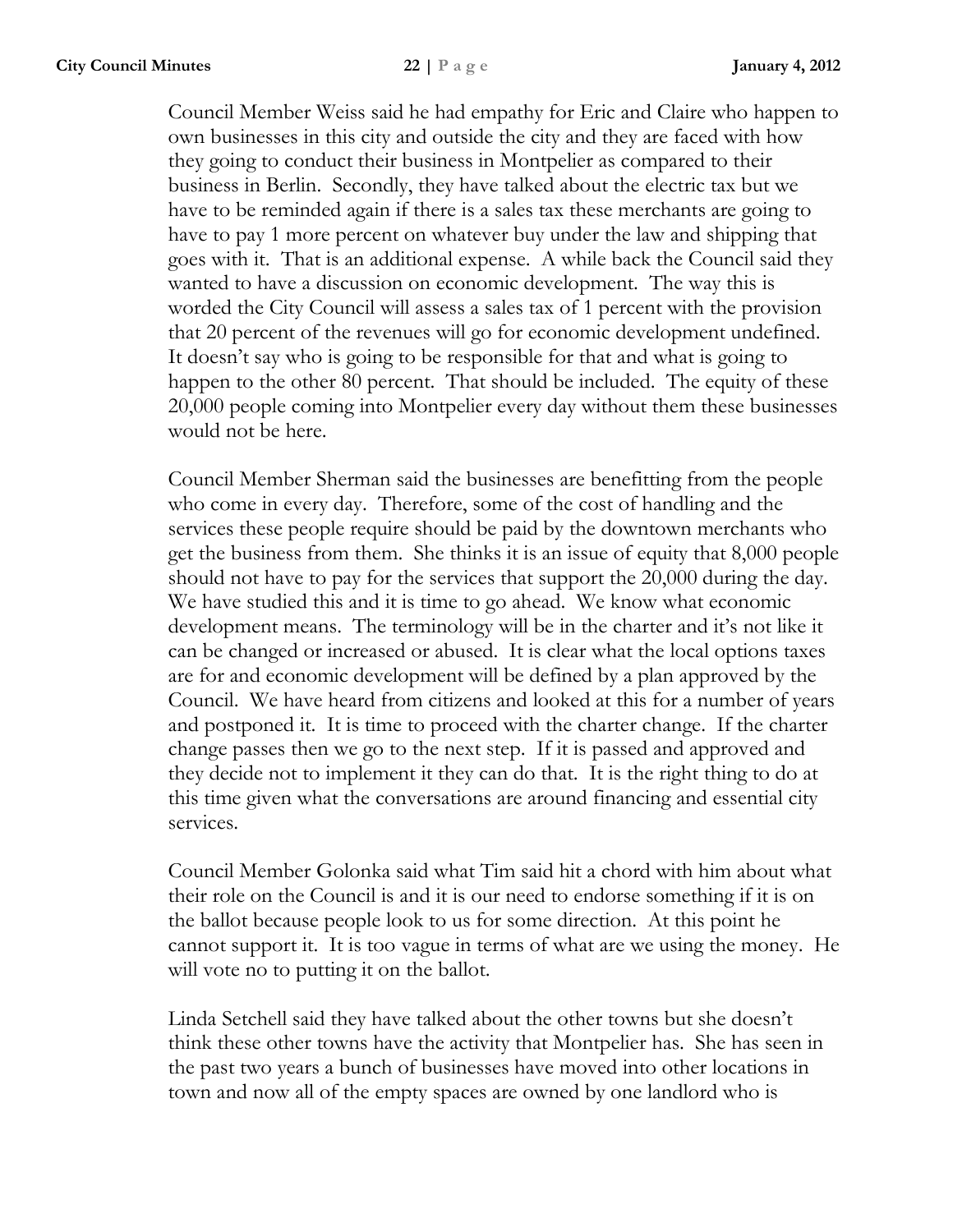currently giving someone who is trying to open a new business a lot of trouble. You can have a local options tax in Vergennes but you don't have that landlord making it really hard for other people to open new businesses, and that problem has not been dealt with. Before you implement a local options tax you need to deal with that problem. We are looking for a 7 percent increase this year. National Life made \$122.4 million last year; it's in their annual report. Bill has done his job by dealing with the appeal, but where has the political leadership been to go after National Life and say this is ridiculous. We gave you a \$300,000 reduction in your taxes. People are losing their homes and we need this political leadership. We are asking our business owners to take on more taxes. We are asking our home owners to take on more taxes and those guys are sitting up on the hill making \$122.4 million and nobody is saying a word to them.

Council Member Jarvis said she is concerned about the taxes on utilities for commercial properties. She is prepared to file language and set up a public hearing. When Gwen was talking about the work of the Planning Department projects she considers economic development not everybody else considers economic development. For her it is about putting some money back into the business community because she has some concerns about how this will affect the reality and infrastructure of Montpelier. It is very much about spending money on business development and business promotion. We decide how funding is spent. That is the Council's job so any revenue that is collected the city will decide how it is spent. Her yes vote is contingent upon giving back to the community.

Council Member Weiss asked what they were going to use the other 80 percent revenue for.

Council Member Jarvis replied it would be general fund revenue. Council Member Jarvis moved they file the language as presented in the agenda materials and to set the matter for a public hearing for both items. Council Member Timpone seconded the motion.

Council Member Weiss moved to amend the motion. For the first article 80 percent be written in as being dedicated to improvement of the infrastructure above ground and below ground. The Committee on Capital Improvements told us we need about \$30 million to bring all of our infrastructure up to standard.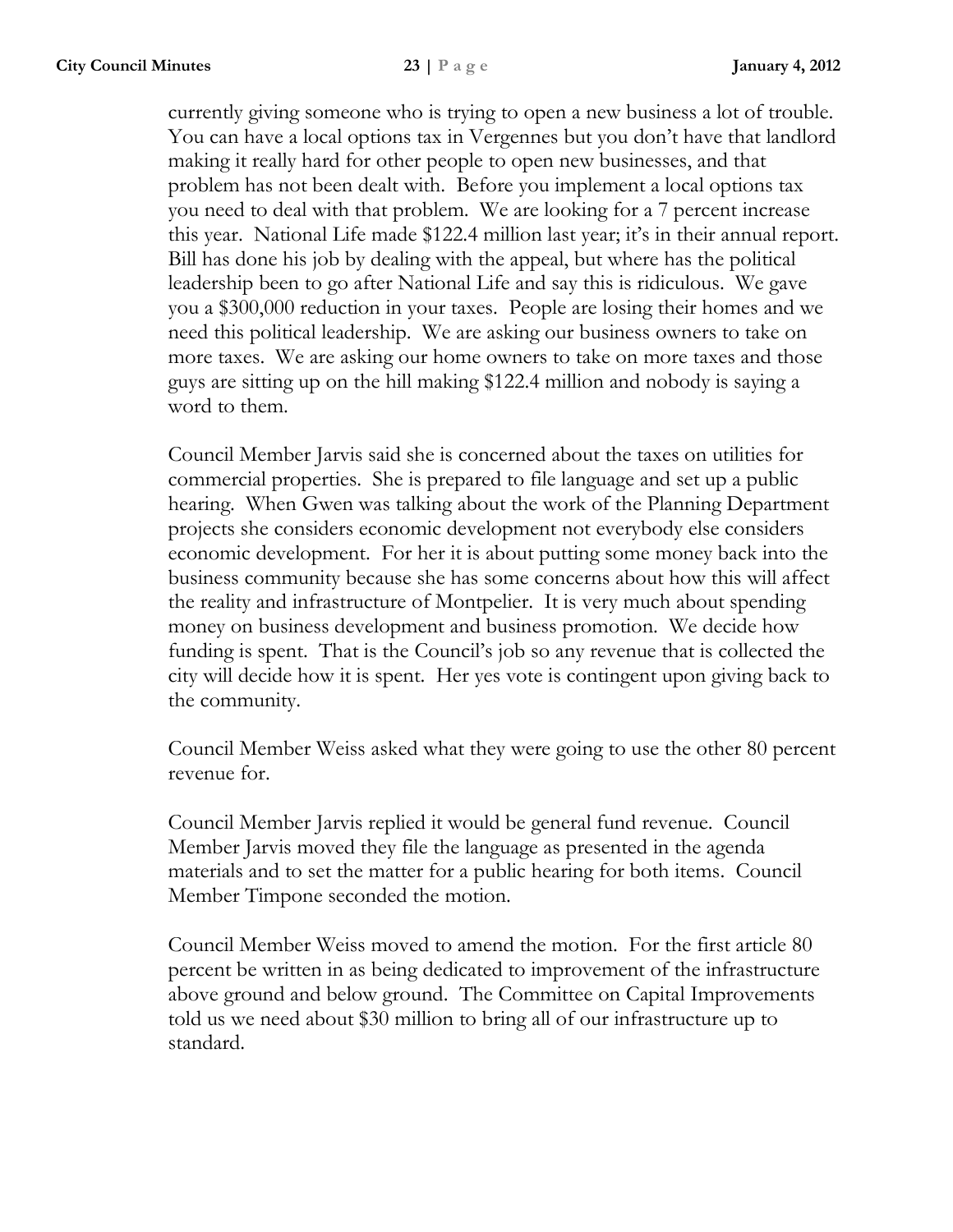Council Member Jarvis said she doesn't accept the amendment. The amendment died for a lack of a second.

Mayor Hooper called for a vote on the motion. The vote was 3-2, with Council Members Golonka and Weiss voting against the motion. Mayor Hooper voted in the affirmative to make the fourth vote.

City Manager Fraser said they have added \$6,000 into the budget for permitting and they haven't made any other changes. They haven't talked about the fund balance or ballot items.

Council Member Jarvis said they were talking about cutting one position from each department. What does that mean for the schedules? What does it mean for the organization?

Fire Chief Gowans said two weeks ago they had a presentation prepared on staffing and there have been a number of studies done. Before any decision are made about the Fire Department he would like the opportunity to bring that back. The study compares four person crews, three person crews, two person crews and the percentage of times a rescue can be made. It was a national study. It also talks about residential fires at 2 in the afternoon compared to midnight.

It was noted that Public Works does a phenomenal job as far as plowing and maintenance and it directly has an impact on the Fire Department. There is a huge ripple effect about cutting a position in Public Works Department.

Police Chief Facos said they have seen a dramatic reduction in the number of accidents in the last 6 to 7 years. Signage has improved. Plowing sidewalks has made for safe routes to school. It is the heart of community policing. Montpelier is in a valley with very steep hills so when these storms hit the better we can make the roads safe, the fewer accidents.

Mayor Hooper said she would be comfortable to put the street position back in for Public Works and set the budget without that cut in Public Works.

Police Chief Facos said he was going to go over where they stand with the COPS Grant. There are three choices. The federal government paid for three year 100 percent of base salary and the step increases obligation so the community could maintain that position for the fourth year. Option 2 is that for five years the City of Montpelier would be ineligible for a variety of federal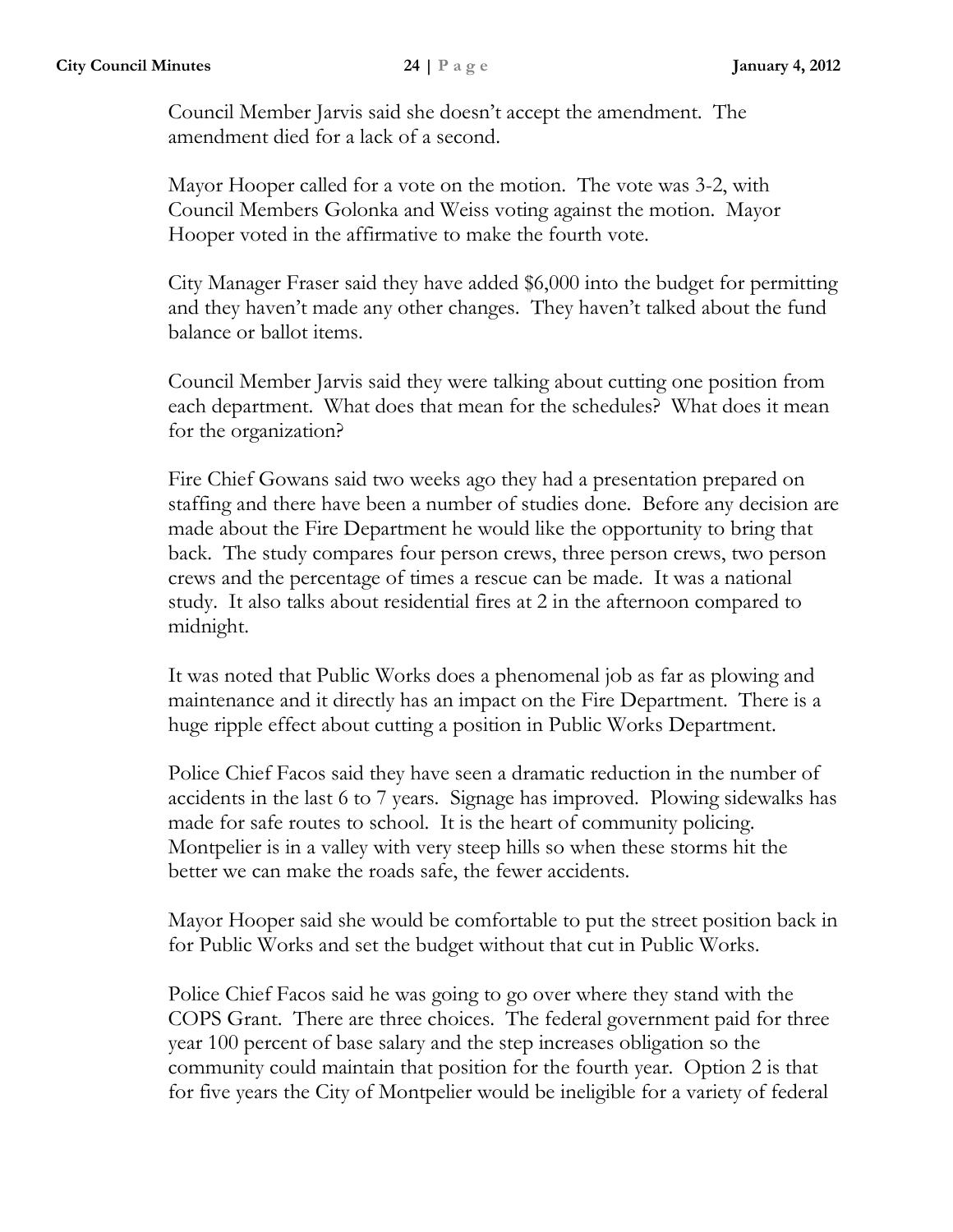grant opportunities which would include the JAG funding which is the justice assistance grants and the COPS Grant. The total grant was \$209,000 and we would have to pay that back to keep us in good standing. Communities do fall on hard times, but the challenge there is there is a federal audit and it would encompass the entire city financially. In other words, Uncle Sam makes the determination of whether the city is at that level. He hopes the city will be in a stronger economic shape as a community in another two years. That was certainly the President's goal with any of the federal funding. If they were to look at a force reduction in police officers from 16 officers he would say they would cut the School Resource Officer and maintain the detective. In his professional management of the department he would say no to both positions. As Corporal Moody retires the School Resource Officer position would be different in terms of function but they would have a presence in the school. There has been 25 percent reduction in juvenile crimes. That's a huge number in law enforcement. On top the preventative networking for kids and families is a challenge. For major holidays they have been able to bring in to the Barre/Montpelier region state troopers from Derby. Tuesday he had a meeting with the US Attorney's Office, the Drug Task Force and ATF and there are fewer and fewer resources available so it is good to partner up when they can. They take in a lot of guns so they don't have more gun and drug violence in the city. We have a very vibrant downtown. You want to be safe having a good time in downtown Montpelier so it is a matter of having the sufficient capacity to keep things safe with the variety and complexity of the criminal complaints they have to investigate.

Mayor Hooper said she is interested in knowing what they have been doing with dispatch. Can we close a night or two a week and Barre take over the dispatch? Are there ways on the slower nights for sharing the costs of doing the dispatch?

Fire Chief Gowans said he was in touch with Senator Leahy's office and the city has received a \$142,500 grant towards the purchase of a fire engine.

Council Member Jarvis moved they accept Bill's budget proposal with the Council's changes taking the circulator bus out and adding the permitting software back in. Council Member Golonka seconded the motion. They hadn't talked about the fund balance. They are putting the street position back in the budget. The Housing Trust Fund and the outside agencies are on the ballot.

No voting action was required and the motion was withdrawn.